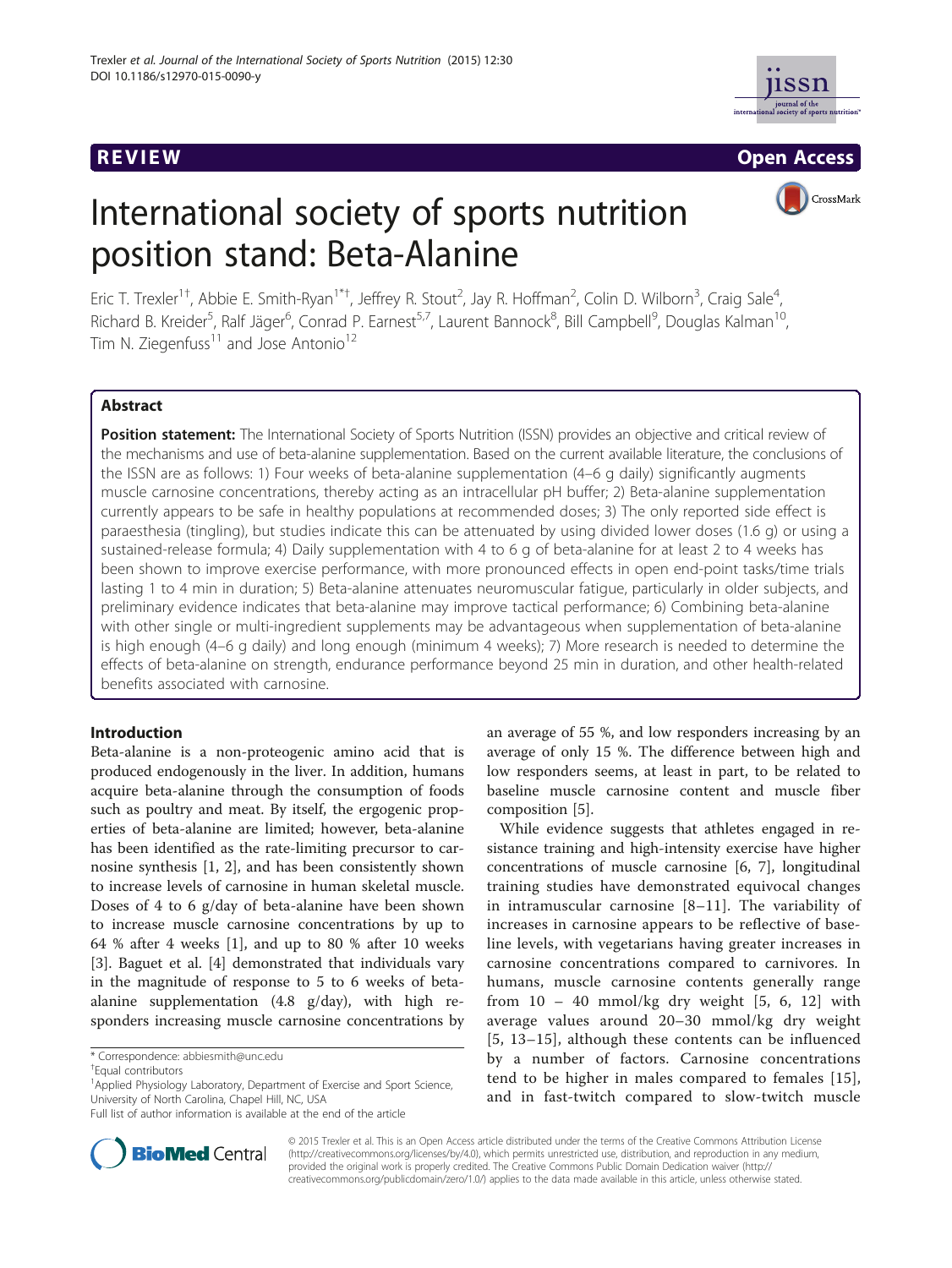fibers [\[16](#page-10-0)–[18\]](#page-10-0). Carnosine concentrations may also decline with age and is most likely influenced by habitual dietary intake of carnosine-containing foods (e.g. beef, pork, poultry, fish, etc.) [\[5, 14](#page-10-0)].

Despite this, beta-alanine supplementation will still increase carnosine concentrations, regardless of low or high baseline levels [\[19](#page-10-0), [20](#page-10-0)], with no upper limit for muscle carnosine concentrations having yet been identified. While cross-sectional studies have shown higher baseline carnosine contents in the gastrocnemius muscle of sprinters [[7](#page-10-0)] and resistance-trained athletes [[6](#page-10-0)] versus their untrained counterparts, beta-alanine supplementation has also been shown to increase muscle carnosine in both trained [\[20](#page-10-0)] and untrained [[1](#page-10-0)] populations. A recent study by Bex et al. [[21\]](#page-10-0) suggests that increases in whole muscle carnosine concentrations may be slightly higher in trained athletes compared to non-athletes supplementing with betaalanine, but more research is needed to replicate this finding and account for potential differences in single muscle fiber concentrations. Much of the research evaluating increases in muscle carnosine has been performed in young males, but evidence also suggests that beta-alanine supplementation is effective in females [[22](#page-10-0), [23](#page-11-0)] and the elderly [[24](#page-11-0)].

Over the past ten years, beta-alanine has grown to become one of the most popular sports nutrition ingredients. Although relatively new, with the first human study published in 2006, beta-alanine use and formulation has expanded into nearly every pre-workout formula on the market, and a number of daily and recovery formulas. In summary, the purpose of the International Society of Sports Nutrition Position Stand is to provide a critical review on the effects of beta-alanine and thus provide reasonable guidelines for its use as an ergogenic aid. This Position Stand is presented as a general review of literature, including a relative effects analysis to evaluate performance effects.

# Mechanism of action

Carnosine (β-Alanyl-L-histidine) is a naturally occurring dipeptide with numerous potential physiological functions and is formed by combining its constituent amino acids, L-histidine and beta-alanine, with the assistance of the enzyme carnosine synthetase. Carnosine is predominantly stored within skeletal muscle, and can vary widely between species [[16\]](#page-10-0). Carnosinase, the enzyme that catalyzes the breakdown of carnosine, is present in serum and various tissues in humans, but is absent in skeletal muscle [[25\]](#page-11-0) and many animals. It is important to note that carnosinase is not present in most nonprimate mammals [[26\]](#page-11-0), which must be considered when evaluating carnosine supplementation and data obtained from animal models. Therefore, oral carnosine

supplementation is an inefficient method of augmenting muscle carnosine levels in humans, as ingested carnosine is ultimately metabolized before reaching skeletal muscle [\[27\]](#page-11-0).

Carnosine's role as an intracellular proton buffer was first identified by Severin et al. in 1953 [[28\]](#page-11-0), who demonstrated that the absence of carnosine resulted in more rapid fatigue and acidosis. By virtue of a pKa of 6.83 and high concentrations in muscle [[29\]](#page-11-0), carnosine has been shown to be more effective at sequestering protons than either bicarbonate (pKa 6.3) or inorganic phosphate (pKa 7.2), the other two major physiochemical buffers, over the physiological pH range. With respect to carnosine's structure, nitrogen atoms on the imidazole ring can readily accept a proton at physiological pH, and therefore it has been suggested that carnosine buffering precedes involvement of the bicarbonate buffering system during exercise [\[30\]](#page-11-0). Preliminary estimates of what contribution carnosine may play in buffering suggested as much as 40 % of the buffering capacity of muscle [[31](#page-11-0)] when evaluated in animals; more recent research in humans has indicated the contribution may be as low as 7 % [[15](#page-10-0)]. More evidence documenting the contribution of carnosine in muscle buffering is needed to further identify its role in exercise performance. Nonetheless, beta-alanine supplementation has been shown to increase muscle carnosine concentrations [\[1](#page-10-0), [3](#page-10-0)] and attenuate exerciseinduced reductions in pH [[32](#page-11-0)], supporting the concept that carnosine plays a significant role in buffering exercise-induced acidosis.

The potential physiological roles of carnosine extend beyond its function as a proton buffer. Previous research has suggested that reactive oxygen species (ROS), which are produced at an elevated rate during exercise [\[33](#page-11-0)], may contribute to muscle fatigue and exercise-induced muscle damage under certain circumstances [[34, 35](#page-11-0)]. Carnosine has been shown to act as an antioxidant by scavenging free radicals and singlet oxygen [\[36](#page-11-0), [37](#page-11-0)], thereby reducing oxidative stress. Carnosine can further reduce oxidative stress by chelating transition metals, such as copper and iron [[37\]](#page-11-0). In doing so, these transition metals are prevented from reacting with peroxides in the Fenton reaction, which results in the production of free radicals. Carnosine is abundant in human skeletal muscle, and may influence these contributors to fatigue and oxidative stress by buffering excess protons [\[28](#page-11-0)], scavenging free radicals [[36, 37\]](#page-11-0), and chelating transition metals [\[37](#page-11-0)]. As the rate-limiting precursor to carnosine synthesis, beta-alanine supplementation has been shown to consistently elevate carnosine in a variety of populations, and may therefore improve performance during high-intensity exercise and/or enhance the quality of training in athletes participating in strength and power sports [[38](#page-11-0)].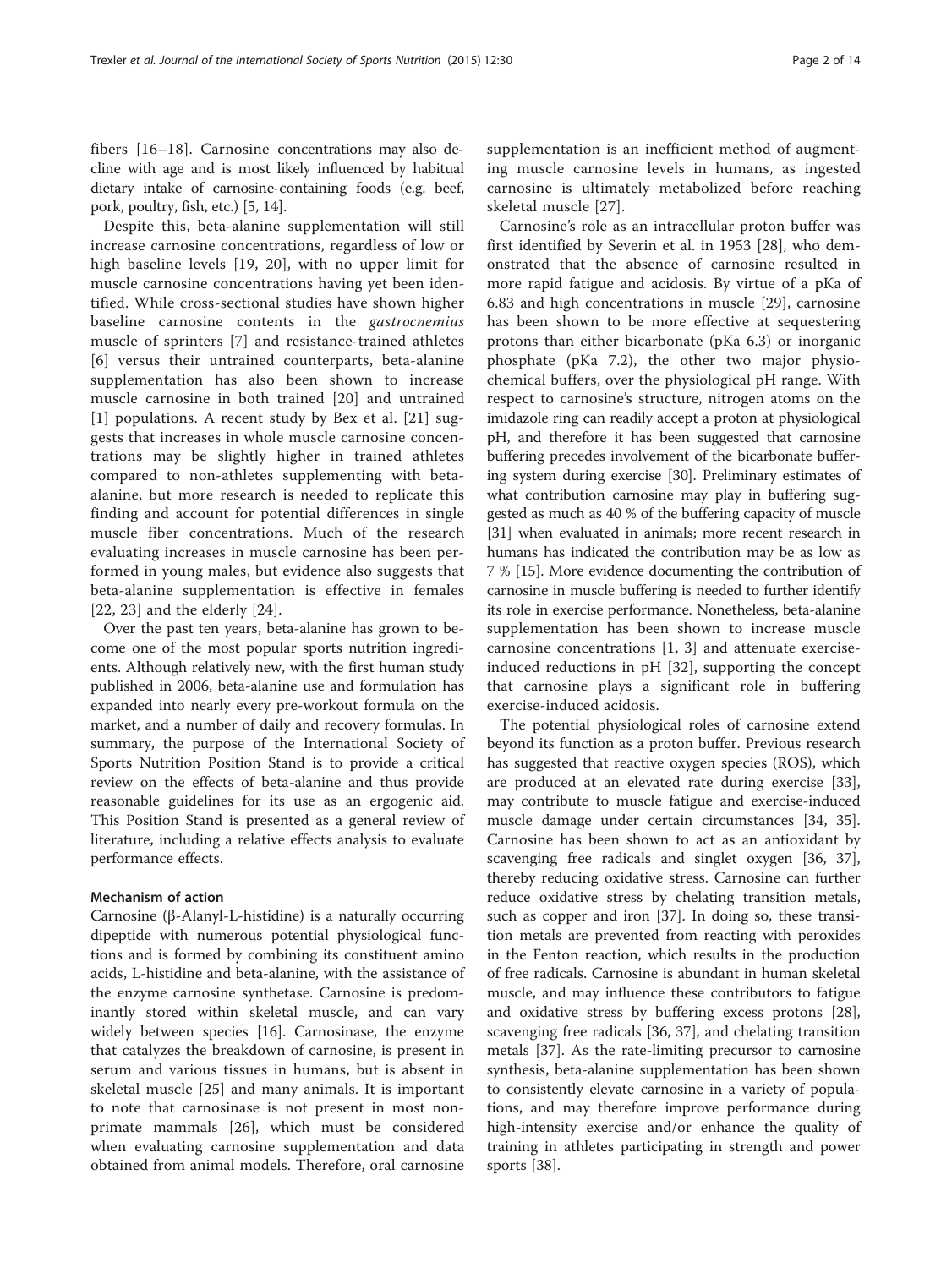• Beta-alanine works by enhancing muscle carnosine concentrations.

## Supplementation strategies

The supplementation strategy for beta-alanine is important to maximize its effects. To date, research suggests that beta-alanine requires a chronic loading dose of 4 to 6 g daily in divided doses of 2 g or less, for a minimum of two weeks (which results in a 20-30 % increase in muscle carnosine concentrations) [\[4\]](#page-10-0), with greater benefits seen after 4 weeks (40-60 % increase) [\[19,](#page-10-0) [39\]](#page-11-0). To increase muscle carnosine, a larger dose of 6 g, divided into 4 equal doses would be more advantageous. Additionally, if supplementing with a non-time release version, consuming a total daily dose of 6 g would be important for augmenting muscle carnosine [\[40\]](#page-11-0). Single large boluses of beta-alanine have been shown to induce paraesthesia (i.e. tingling), and have not been effective for performance outcomes likely due to strong paraesthesia, rapid changes in pH, higher excretion rates, and inability to effectively load the muscle contents. Combining beta-alanine consumption with a meal during beta-alanine loading has also been shown to be effective for further augmenting muscle carnosine levels [[41](#page-11-0)]. In addition, a recent meta-analysis [\[42](#page-11-0)] suggested that supplementation with a total ingestion of 179 g of beta-alanine (the average dose across all studies) resulted in a median performance improvement of 2.85 % compared with a placebo. Washout time, or time required for values to return to baseline, may vary between nonresponders and responders, requiring 6 to 15 weeks to return to normal [\[4\]](#page-10-0). Despite these findings, the maximal concentration or retention of carnosine in human muscle is not well known; thus, we cannot yet provide information on the optimal loading or maintenance doses.

• A loading phase  $({\sim}4$  weeks) of beta-alanine supplementation is essential for increasing carnosine levels.

# Beta-alanine safety

Paraesthesia (i.e., tingling) is the most widely known side effect of beta-alanine and is commonly experienced in individuals consuming more than 800 mg of betaalanine in a non-sustained release form [[1\]](#page-10-0). It appears that the symptoms of paraesthesia are substantially reduced with the use of sustained-release formulations. In studies using the non-sustained release supplement, paraesthesia has generally been reported to disappear within 60 to 90 min following supplementation [[40\]](#page-11-0). It is hypothesized that beta-alanine activates Mas-related genes (Mrg) [[43\]](#page-11-0), or sensory neuron specific G-protein coupled receptors. Specifically, MrgD, which is expressed in the dorsal root ganglion, terminates in the skin [\[44\]](#page-11-0). It is likely that activation of MrgD from beta-alanine results in paraesthesia on the skin. To date, there is no evidence to support that this tingling is harmful in any way. The paraesthesia side effect is typically experienced in the face, neck, and back of hands. Although not all individuals will experience paraesthesia, it is typically dosedependent, with higher doses resulting in greater side effects. Recent data also suggests that males of Asian descent may experience a reduced effect, with Asian females experiencing greater paraesthesia [[45](#page-11-0)]. Moreover, there is no known mechanism to explain why certain individuals may be predisposed to experiencing paraesthesia. Currently, there is no safety data on the long-term use of beta-alanine (i.e.,  $> 1$  year). However, due to the non-essential nature of this constituent (i.e., beta-alanine is produced endogenously), the likelihood of safety concerns are low.

A secondary effect of beta-alanine supplementation is a potential decrease in taurine concentrations. Betaalanine and taurine share the same transporter (Tau-T) into skeletal muscle, with beta-alanine thereby inhibiting taurine uptake within the muscle [[46](#page-11-0)]. In animal models, beta-alanine has been shown to decrease circulating taurine levels by about 50 % [\[47\]](#page-11-0). Interestingly, Harris et al. [[1\]](#page-10-0) reported that 4 weeks of beta-alanine supplementation (10–40 mg∙kg−<sup>1</sup> bw) resulted in an increase in plasma taurine concentration; however, there was no significant decrease in muscle taurine content. While taurine has a number of essential physiological functions, to date there is no human data to support decreases with beta-alanine supplementation. Additionally, when extrapolated to humans, the decrease in taurine would not be of physiological significance.

 Current, although limited information, suggests that beta-alanine is safe in healthy individuals at recommended doses.

# Consensus of findings

To gain a better consensus of published findings, this review includes an analysis of the relative effects (RE) of literature obtained from PubMed and Google Scholar databases. The primary search terms included beta-alanine AND supplementation AND carnosine AND exercise. The search was limited to articles published as of March 2015 and written in English. To construct figures, literature with similar outcome variables was reviewed to identify studies evaluating the effects of beta-alanine supplementation for (a) open-ended exercise tasks, such as time to exhaustion (TTE), (b) fixed end-point exercise such as time trials, or (c) indices of neuromuscular fatigue.

To graphically depict the RE of beta-alanine in in comparison to placebo, RE was calculated using the following equation [[48, 49](#page-11-0)]: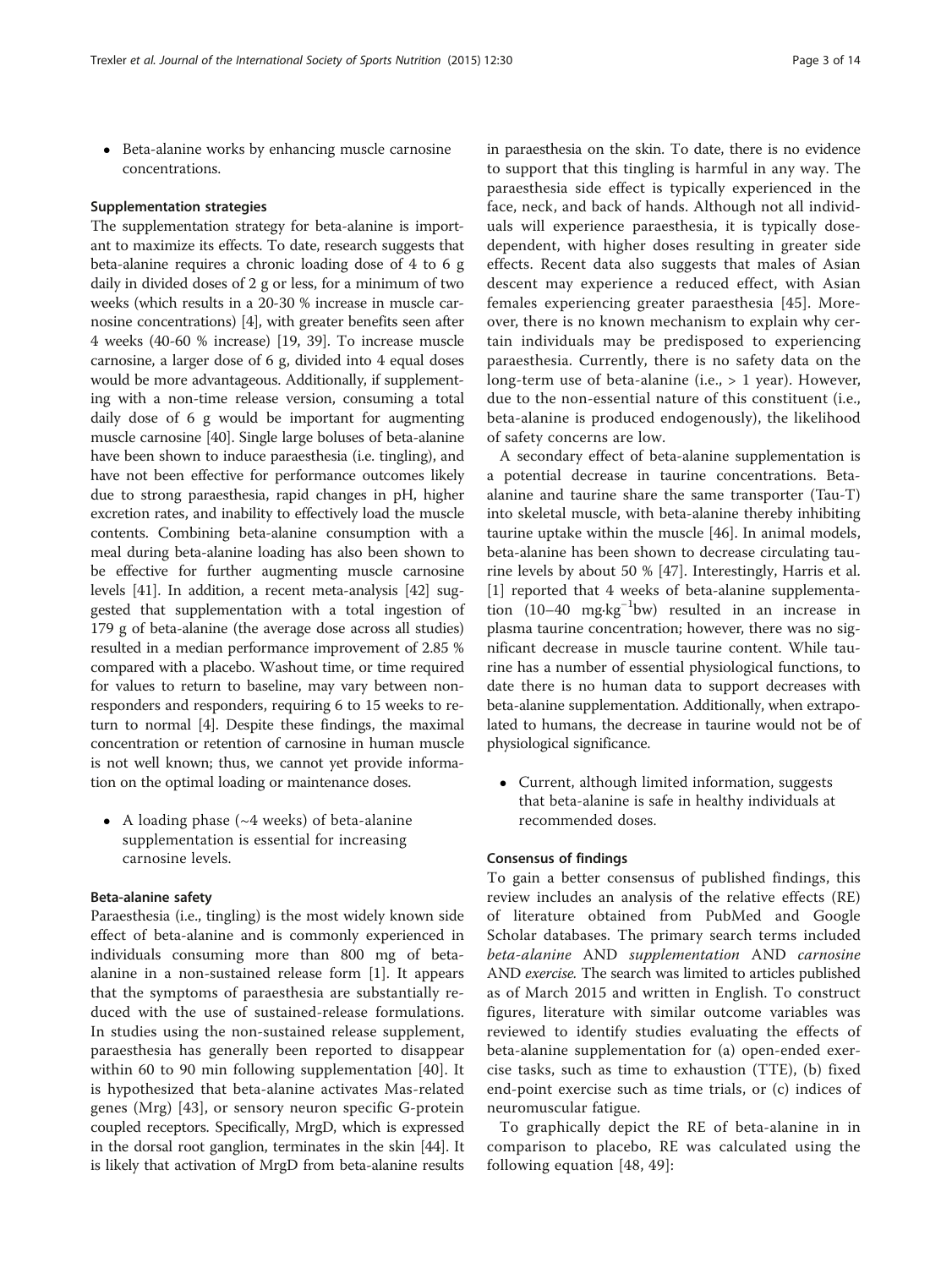<span id="page-3-0"></span>
$$
\textit{RE} = \left(\frac{\left(\frac{\textit{Post}_{\textit{BA}}}{\textit{Pre}_{\textit{BA}}}\right)\times 100}{\left(\frac{\textit{Post}_{\textit{PA}}}{\textit{Pre}_{\textit{PI}}}\right)\times 100}\right)\times 100
$$

Where  $Pre_{PI}$  is the pre-test value in the placebo group, Post<sub>PL</sub> is the post-test value in the placebo group,  $Pre<sub>BA</sub>$ is the pre-test value in the beta-alanine group, and Post<sub>BA</sub> is the post-test value in the beta-alanine group.

For Figures 1 and [3,](#page-4-0) an RE greater than 100 represents an increase or improvement in performance versus a placebo group. In Fig. [2,](#page-4-0) an RE less than 100 represents an improvement for fixed end-point tests, such as cycling time trials, where participants completed their work tasks faster.

- Relative effects were calculated to compare a number of studies on the same parameter.
- For time to exhaustion and neuromuscular fatigue (Figs. 1 and [3\)](#page-4-0), a relative effect over 100 demonstrates an ergogenic effect of beta-alanine compared to placebo.

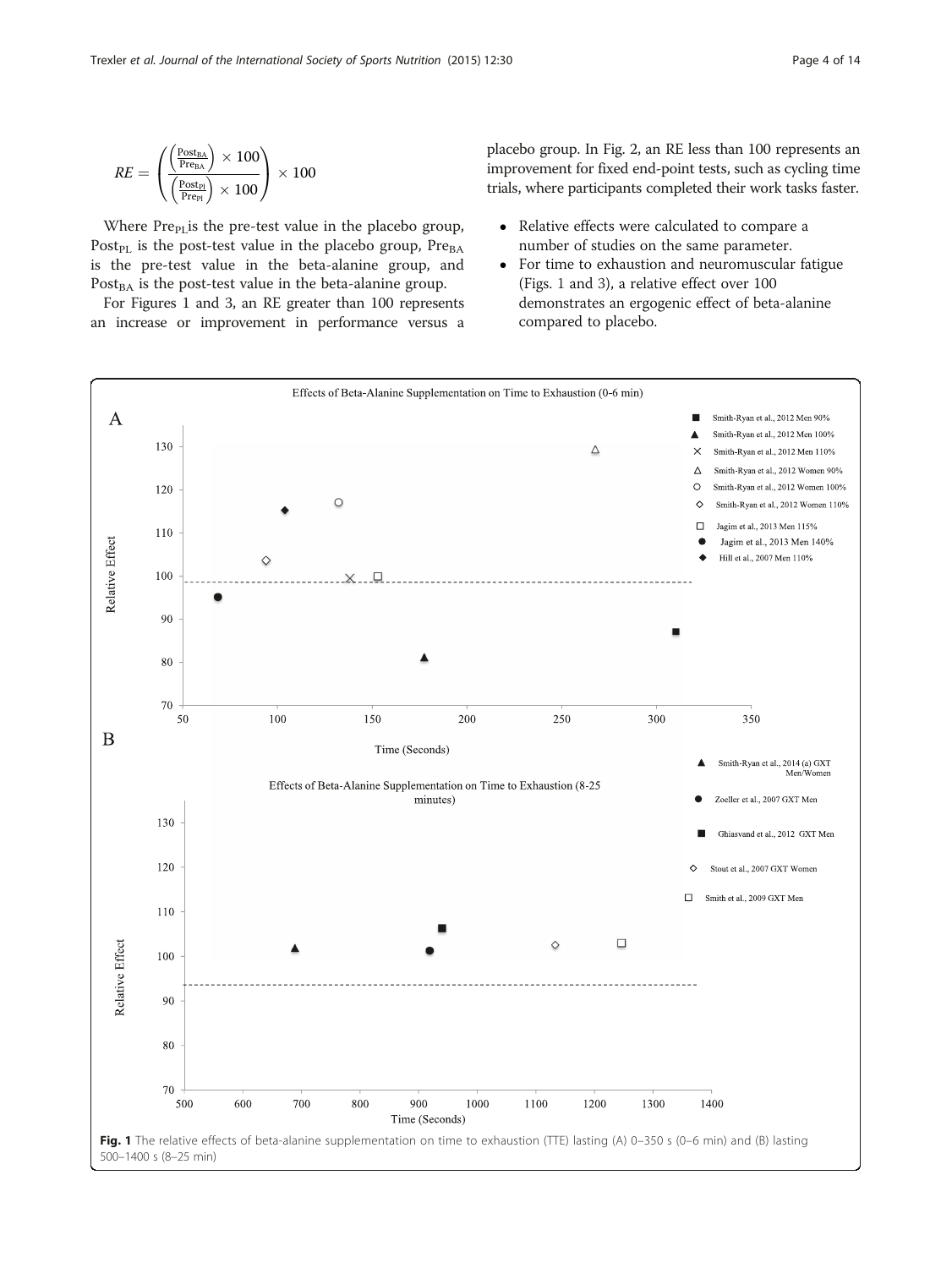<span id="page-4-0"></span>

 For time trial or fixed end-point data (Fig. 2), a relative effect of less than 100 demonstrates an ergogenic effect.

# Effects of Beta-alanine on exercise performance

It has been suggested that chronic beta-alanine supplementation improves high-intensity exercise performance by increasing muscle carnosine content, thereby enhancing intracellular proton buffering [[50](#page-11-0), [51\]](#page-11-0). Excess protons are also buffered independently of carnosine by a number of physicochemical buffering constituents; extracellular bicarbonate is the most relevant for increasing muscle buffering capacity [\[52\]](#page-11-0), thereby acting to maintain intramuscular pH. As a result of augmented muscle buffering and mitigating H+ accumulation, beta-alanine has been suggested to be most beneficial in activities limited by acidosis, generally ranging from 2 to 4 min [\[25\]](#page-11-0). A collective view of the literature on anaerobic (0–4 min) and aerobic performance, neuromuscular fatigue, strength, and tactical challenges has been included.

The primary physiological mechanism associated with beta-alanine supplementation is most likely related to

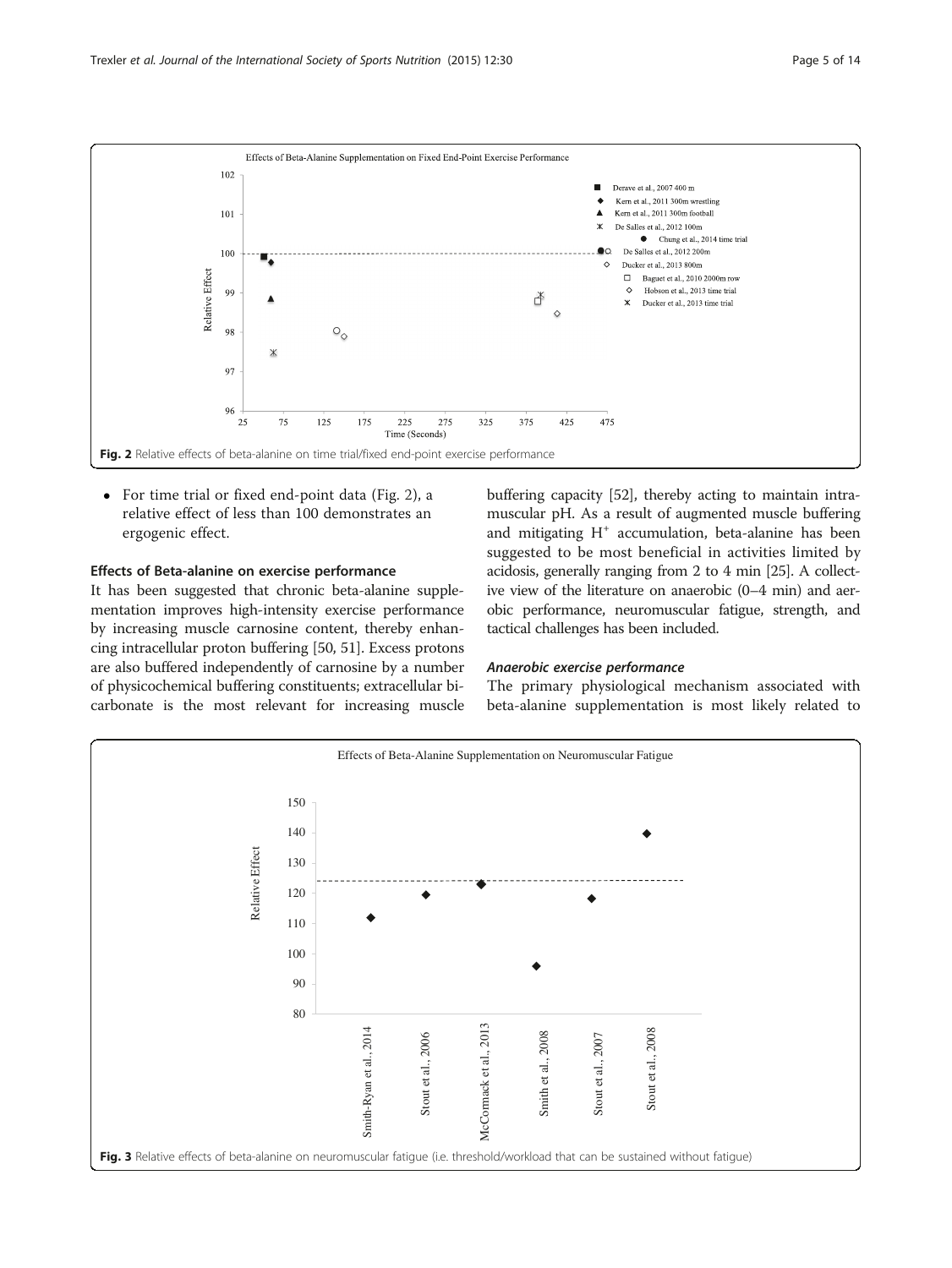enhancing intracellular buffering capacity, consequently it has been hypothesized that beta-alanine supplementation would have ergogenic potential for activities that are primarily reliant on anaerobic metabolism. A metaanalysis on beta-alanine supplementation [[42\]](#page-11-0) indicated that supplementation improved exercise capacity in tasks lasting 60 to 240 s, but not in tasks lasting under 60 s in which acidosis is not likely the primary limiting factor. Additionally, literature evaluating repeated short-duration sprint tasks do not seem to demonstrate an effect: Sweeney et al. [\[53\]](#page-11-0) reported no significant improvements in power output in repeated five-second bouts, and Derave et al. [\[20\]](#page-10-0) did not report significant improvements in 400 m sprint time in response to beta-alanine supplementation (average sprint time  $= 51.3$  s).

The effects of beta-alanine supplementation on time to exhaustion (TTE) are presented in Fig. [1](#page-3-0) [[3](#page-10-0), [22](#page-10-0), [54](#page-11-0)–[60](#page-11-0)], with effects on fixed end-point exercise, such as races and time trials, presented in Fig. [2](#page-4-0) [\[20](#page-10-0), [61](#page-11-0)–[67](#page-12-0)]. Similar to the results of Hobson et al. [\[42](#page-11-0)], the most pronounced effects of beta-alanine supplementation on TTE are seen in tasks under 270 s. For example, Hill et al. [\[3](#page-10-0)] reported marked improvements in cycling TTE at 110 % of maximal power output (average time = 104.1 s), resulting in a relative effect of 115.2, suggesting an improvement in performance (Fig. [1\)](#page-3-0). A similar percentage increase (13-14 %) in cycling TTE for the beta-alanine groups was reported by Sale et al. [[68\]](#page-12-0) and Danaher et al. [[69\]](#page-12-0).

In a critical velocity test, Smith-Ryan et al. [\[56\]](#page-11-0) showed large improvements in TTE for female participants running at 90 % and 100 % of the velocity at which  $VO<sub>2</sub>max$ was achieved (average time = 267.6 and 132.3 s), resulting in relative effects of 129.3 and 117.0, respectively. It should be noted that results are not entirely consistent, as relative effects below 100 are seen for anaerobic exercise tests between 1 to 4 min, as reported in Fig. [1](#page-3-0). According to data from Jagim et al. [\[55](#page-11-0)], beta-alanine resulted in a relative effect of 95.1 for sprinting at 140 % of  $VO<sub>2</sub>max$  (Fig. [1](#page-3-0)). Further, data from Smith-Ryan et al. [[56\]](#page-11-0) indicated relative effects of 81.1 and 87.1 for male participants running at 100 % and 90 % of the velocity at which  $VO<sub>2</sub>$  max was achieved, respectively. In all three instances, relative effect calculations were influenced by substantial performance improvements in placebo groups ranging from 8 to 15 %.

In a recent meta-analysis, Hobson et al. [\[42\]](#page-11-0) concluded that beta-alanine improved exercise capacity, or open endpoint tests to volitional exhaustion, to a greater extent than fixed end-point exercise performance, such as race times or time trial performance. Relative effects for fixedendpoint performance are displayed in Fig. [2](#page-4-0). In agreement with Hobson et al. [\[42\]](#page-11-0), relative effect values near 100 indicate modest effects of beta-alanine supplementation. Nonetheless, the three largest relative effects were observed in exercise bouts lasting 63.2-141.0 s [\[62](#page-11-0), [63\]](#page-11-0). Taken together, research currently suggests that beta-alanine has the greatest potential to improve performance in highintensity exercise lasting over 60 s, with more pronounced effects observed in open end-point exercise tasks taken to volitional exhaustion.

• Beta-alanine generally enhances high intensity exercise lasting over 60 s, with greater effects on open end point exercise bouts, such as time to exhaustion tasks.

For exercise bouts lasting greater than four minutes, ATP demand is increasingly met via aerobic metabolic pathways. As such, it has been suggested that beta-alanine is not beneficial for exercise bouts lasting over 4 min. To the contrary, however, Hobson et al. [\[42](#page-11-0)] concluded that beta-alanine supplementation resulted in improvements of exercise tests of >4 min duration, when compared to the effect of a placebo, although the effect size calculated was smaller in comparison to exercise bouts lasting 1 to 4 min.

Research has demonstrated a modest benefit of betaalanine supplementation on TTE in exercise tests over 4 min in duration (Fig. [1\)](#page-3-0). In conjunction with 6 weeks of interval training, Smith et al. [\[59\]](#page-11-0) demonstrated larger improvements in TTE in a graded exercise test with beta-alanine supplementation compared to placebo. Participants consuming a placebo improved TTE from 1128.7 s to 1299.6 s, whereas the beta-alanine group improved from 1168.2 s to 1386.7 s (RE = 103.1; Fig. [1](#page-3-0)). Similarly, Stout et al. [\[22](#page-10-0)] showed that participants supplementing with beta-alanine for 28 days improved TTE in a graded exercise test from 1117.6 s to 1146.7 s, while no improvement was shown in the placebo group (RE = 102.6; Fig. [1\)](#page-3-0). In aerobic, open end-point exercise, beta-alanine appears to result in modest improvements that, nonetheless, could be meaningful in competitive athletics, such as running, cycling, etc.

Benefits have also been reported using fixed end-point exercise bouts lasting over 4 min (Fig. [2](#page-4-0)). Baguet et al. [[61](#page-11-0)] showed that participants supplementing with beta-alanine performed a 2,000-m rowing time trial 4.3 s faster than the placebo group, despite being 0.3 s slower at baseline. While such results suggest modest benefits (RE = 98.8; Fig. [2](#page-4-0)), changes of this magnitude may be meaningful to competitive athletes. Similarly, Ducker et al. [\[64\]](#page-11-0) showed beta-alanine to improve 2,000-m rowing performance by 2.9 s, resulting in a relative effect of 99.0.

Currently, limited research is available for exercise over 25 min in duration. In a graded exercise test, Van Thienen et al. [[57\]](#page-11-0) reported that eight weeks of beta-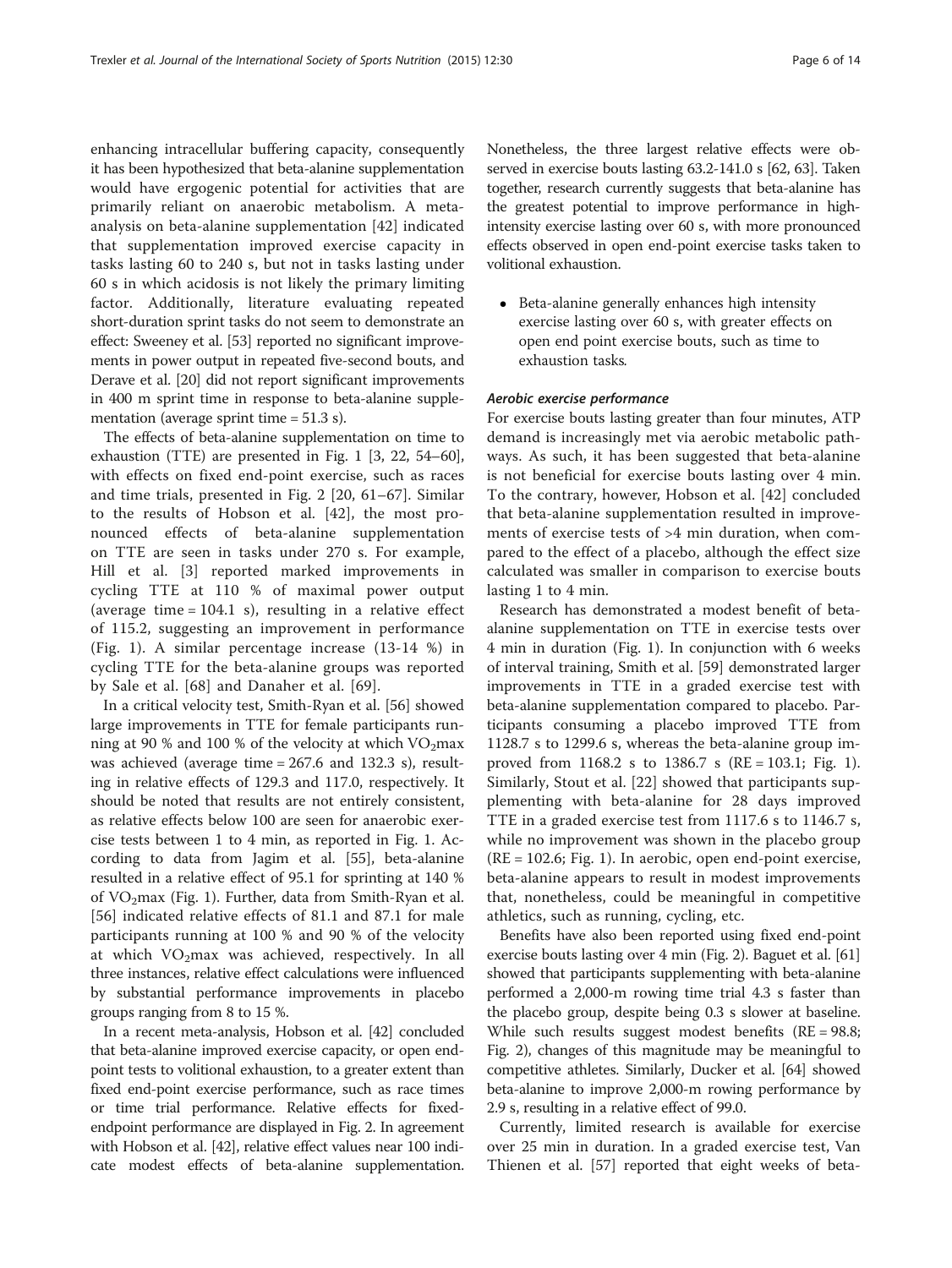alanine supplementation (2–4 g∙day $^{-1})$  was unable to improve TTE more than placebo. Although the betaalanine group did improve TTE from 49.7 to 54.2 min, slightly larger improvements were observed in the placebo group (48.4 to 53.5;  $RE = 99.0$ ), suggesting beta-alanine had limited effects. Chung et al. [[70\]](#page-12-0) investigated the effects of beta-alanine supplementation on one-hour time trial performance in trained cyclists. Although beta-alanine supplementation substantially increased muscle carnosine concentrations, both the beta-alanine and placebo groups saw performance decrements following six weeks of supplementation [\[70\]](#page-12-0). Overall, available research indicates that beta-alanine provides a modest benefit for exercise lasting up to approximately 25 min in duration. To date, research beyond this time frame is limited and does not demonstrate a consistent positive effect.

 Beta-alanine may improve exercise duration during tasks requiring a greater contribution from aerobic energy pathways

The physical working capacity at fatigue threshold  $(PWC_{FT})$  indicates the highest cycling power output that results in a non-significant increase in vastus lateralis muscle activation. This measurement is a validated and reliable method of determining the power output at which the onset of neuromuscular fatigue occurs [\[71\]](#page-12-0), and has been used to determine the effects of beta-alanine supplementation on neuromuscular fatigue.

In 2006, Stout et al. [\[71\]](#page-12-0) reported a 16.9 % improvement in  $PWC_{FT}$  in men after 28 days of beta-alanine supplementation ( $RE = 119.5$ ; Fig. [3](#page-4-0)). Similar results were reported in female participants the following year  $(14.4 %$  improvement;  $RE = 118.2$  [\[22](#page-10-0)]. During 6 weeks of high-intensity interval training, Smith et al. [[72](#page-12-0)] showed a 20.4 % improvement in electromyographic fatigue threshold ( $EMG<sub>FT</sub>$ ) in recreationally active participants supplementing with beta-alanine combined with interval training. Despite marked improvements, the relative effect calculated was below 100, as the group consuming a placebo improved by 25.5 % with interval training alone  $(RE = 95.9; Fig. 3)$  $(RE = 95.9; Fig. 3)$ . Using slightly different methodology to quantify neuromuscular fatigue, Smith-Ryan et al. [\[60](#page-11-0)] found a modest (5.6 %) improvement of physical working capacity at heart rate threshold in young men and women consuming beta-alanine  $(RE = 111.9)$ . The effects of beta-alanine on neuromuscular fatigue appear to be more pronounced in longer studies utilizing older subjects. In a sample of older subjects (age =  $70.7 \pm$ 6.2 years), McCormack et al. [[73\]](#page-12-0) showed that fortifying a nutritional supplement with 1200 mg of beta-alanine improved  $PWC_{FT}$  in comparison to placebo after 12 weeks of supplementation ( $RE = 123.0$ ). In a similar sample (age =  $72.8 \pm 11.1$  year), Stout et al. [[24\]](#page-11-0) showed 90 days of beta-alanine supplementation resulted in a 37.3 % improvement in  $PWC_{FT}$ . Collectively, the evidence suggests that beta-alanine supplementation attenuates neuromuscular fatigue, particularly in older subjects. Improvements in fatigue threshold may be augmented with concurrent participation in high-intensity interval training.

 Beta-alanine attenuates neuromuscular fatigue, particularly in older subjects.

Studies investigating the effects of beta-alanine on strength outcomes have reported mixed findings. While short-term (30 days) studies by Hoffman et al. [[38](#page-11-0), [74](#page-12-0)] did not show statistically significant improvements in performance, supplementation was shown to increase training volume and reduced subjective ratings of fatigue. In a similar length study (4 weeks), Derave et al. [[20\]](#page-10-0) showed beta-alanine supplementation increased muscle carnosine content and attenuated fatigue in five sets of 30 maximal dynamic knee extensions, while isometric endurance was unaffected. In contrast, Sale et al. [[75\]](#page-12-0) demonstrated a significant improvement in isometric endurance following 4 weeks of supplementation.

It has been hypothesized that the documented improvements in training volume and fatigue may translate to meaningful changes over prolonged interventions. Despite improvements from baseline testing, Kern and Robinson [[66](#page-11-0)] did not show eight weeks of beta-alanine supplementation to significantly improve flexed arm hang performance in wrestlers or football players compared to placebo. In a 10-week intervention, Kendrick et al. [[8\]](#page-10-0) showed significant improvements in isokinetic force production, whole body strength, arm curl repetitions to fatigue, and body composition, but with no difference between the beta-alanine and placebo groups. Finally, Hoffman et al. [[76](#page-12-0)] investigated the effects of creatine monohydrate, creatine + beta-alanine, or placebo in conjunction with ten weeks of training. Compared to placebo, both creatine and creatine + beta-alanine significantly improved squat 1RM, bench press 1RM, and weekly squat intensity. Only creatine + beta-alanine improved body composition and weekly training volume for squat and bench press, but differences were not significantly greater than creatine alone. Collectively, the evidence suggests that beta-alanine may improve indices of training volume and fatigue for resistance exercise, but more long-term studies are needed to clarify potential effects on strength and body composition compared to placebo.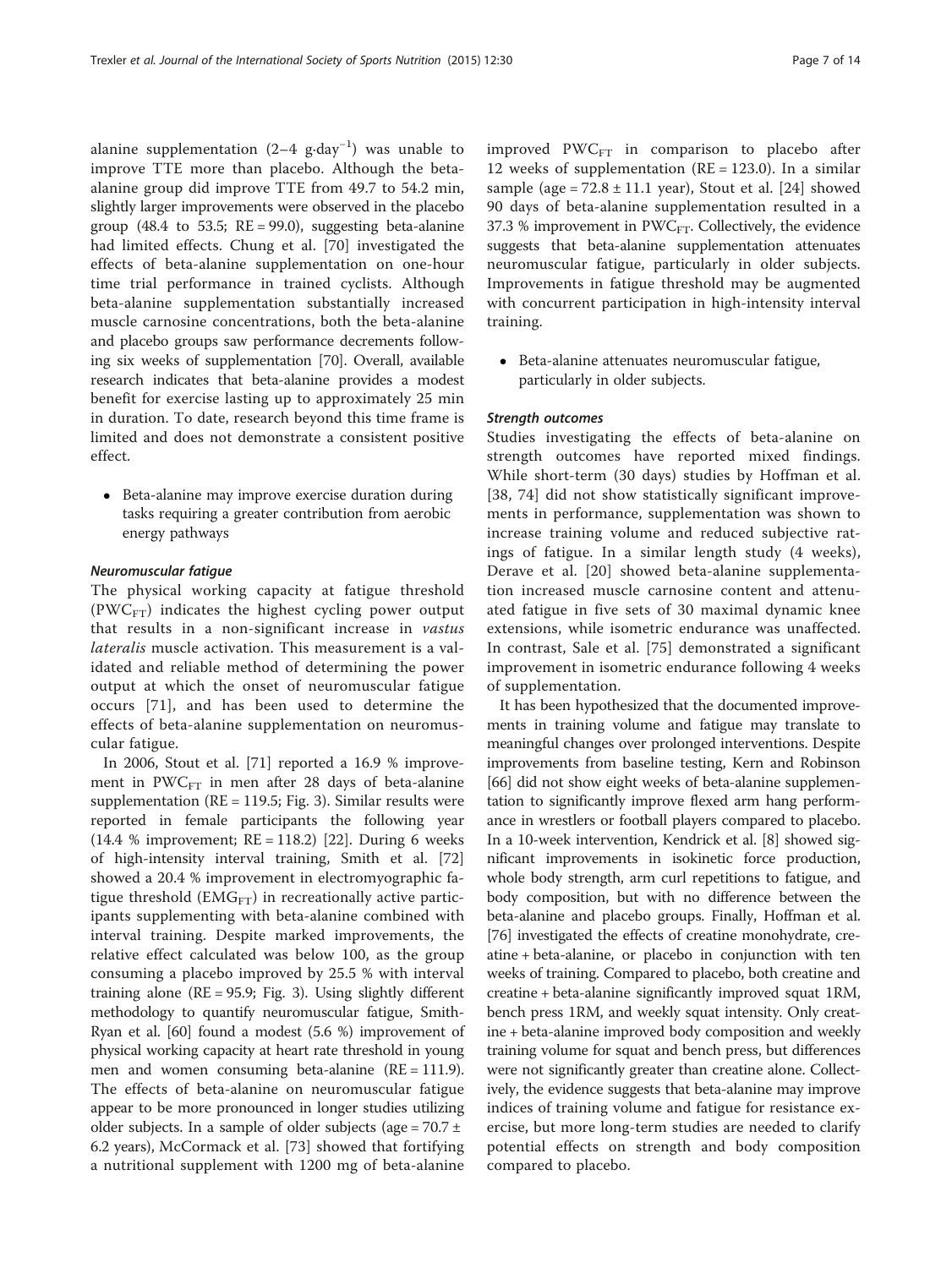• Beta-alanine appears to increase training volume, however, current research does not indicate an additive benefit on strength gains during resistance training.

# **Tactical athletes**

The training and duties of military personnel and other tactical athletes often consist of prolonged and rigorous exercise, resulting in reductions in physical and cognitive performance [\[77](#page-12-0)]. Beta-alanine supplementation may be advantageous in this population, potentially attenuating fatigue, enhancing neuromuscular performance, and reducing oxidative stress. In 2014, an expert panel published a review regarding the use of beta-alanine in military personnel [[78\]](#page-12-0). The panel concluded that there was insufficient evidence to recommend the use of betaalanine by military personnel [\[78](#page-12-0)]. More recently, the use of beta-alanine in tactical personnel was directly investigated by Hoffman et al. [[77](#page-12-0)]. Soldiers involved in military training supplemented with either beta-alanine or placebo for 28 days, with researchers testing a number of outcomes pertaining to physical and cognitive performance. While cognitive performance was not affected, beta-alanine resulted in moderate improvements in peak power, marksmanship, and target engagement speed, compared to placebo [[77\]](#page-12-0). A subsequent study by Hoffman et al. [[79](#page-12-0)] showed beta-alanine to significantly increase muscle carnosine, cognitive function, and performance on a test simulating a 50-m casualty carry; however, beta-alanine did not improve performance in a 2.5 km run, one minute sprint, repeated sprints, or marksmanship. Recently, it was reported that beta-alanine had no significant effect on brain carnosine or cognitive function in non-tactical athletes [\[80\]](#page-12-0). While evidence in this population is scarce, it would appear that beta-alanine supplementation yields promising results for tasks relevant to tactical personnel. More research is needed to determine which tasks are consistently improved with supplementation.

• Initial results in tactical athletes demonstrate a positive effect on military-specific tasks.

### Beta-alanine combined with other sports supplements

The combined effects of beta-alanine with other ergogenic aids, such as sodium bicarbonate, creatine, and multi-ingredient pre-workout formulas, have gained popularity. Due to the potential positive effects of betaalanine during high-intensity exercise, it has been hypothesized that combining it with other ergogenic aids may further augment performance and proton buffering.

Sodium bicarbonate (SB) supplementation has been shown to acutely increase bicarbonate levels, blood pH, and high-intensity exercise performance [[81\]](#page-12-0), prompting interest in combined supplementation with beta-alanine. Sale et al. [[68\]](#page-12-0) first examined the effects of this combination on exercise performance and showed that betaalanine supplementation alone improved performance on a cycling test at 110 % of maximal power output, and that there was a 70 % probability of an additive effect of beta-alanine + SB compared to beta-alanine alone. Tobias et al. [[82\]](#page-12-0) investigated the effects of beta-alanine, SB, or the combination on repeated upper-body Wingate performance, separated by 3 min of rest. Both betaalanine and SB improved mean power output, but the results for the beta-alanine + SB group were superior, but not significant, compared to either supplement alone. Despite non-significant differences between groups, authors of other studies have calculated the probability of an additive effect with combined beta-alanine and SB supplementation. In a 2,000-m rowing time trial, Hobson et al. [[65](#page-11-0)] used magnitude-based inferences to determine that beta-alanine was very likely to improve time trial performance (96 % chance of positive effect), SB was likely to improve performance (87 % chance), and that adding acute SB supplementation to chronic beta-alanine consumption had a small, possibly beneficial affect compared to betaalanine alone (64 % probability). In swimmers, de Salles Painelli et al. [\[62](#page-11-0)] showed a 71.8 % and 78.5 % probability of an additive effect on 100-m and 200-m sprints, when adding SB to beta-alanine supplementation. In contrast to these studies, other findings do not suggest a synergistic effect between beta-alanine and SB.

In a series of two repeated 100-m sprints in swimmers, Mero et al. [\[83](#page-12-0)] showed that SB supplementation alone attenuated increases in sprint time for the second sprint, but neither beta-alanine nor beta-alanine + SB resulted in significant improvements compared to placebo. Ducker et al. [\[84](#page-12-0)] investigated the efficacy of betaalanine and SB in the context of a repeated sprint test consisting of three sets of 6 (18 total), 20-m sprints. Results demonstrated that SB supplementation improved performance more than placebo, beta-alanine, or a combination of beta-alanine and SB. Saunders et al. [\[85](#page-12-0)] had participants complete a repeated sprint protocol (five bouts of 6-s sprints) before, in the middle, and after a simulated football game in hypoxic conditions. Results indicated that neither beta-alanine, SB, nor beta-alanine plus SB improved performance on the sprint test. Bellinger et al. [[86\]](#page-12-0) showed that SB improved mean power output on a 4-min cycling test, but beta-alanine did not. While not statistically significant, subjects consuming beta-alanine + SB did improve power slightly more than those consuming SB alone, and 6 of 7 participants consuming beta-alanine saw an increase in average power output after additional supplementation with SB. It is also important to note that the protocols employed by Ducker et al. [\[84](#page-12-0)] and Saunders et al. [[85\]](#page-12-0) consisted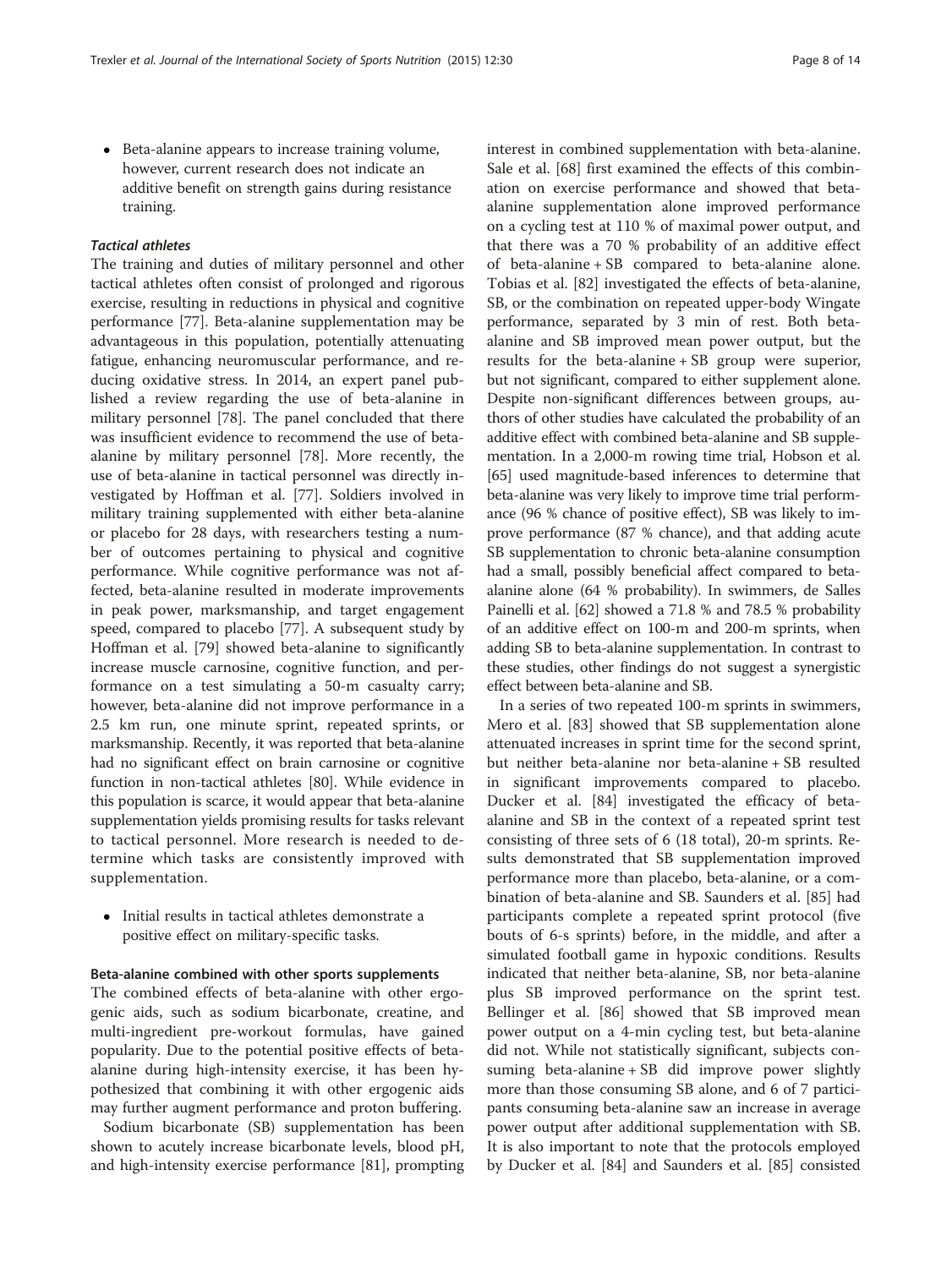of very short bouts  $\left( < 7 \right)$  s), in which proton buffering would not be the primary factor limiting performance.

Collectively, the body of literature suggests a modest additive effect when adding SB to beta-alanine supplementation in exercise bouts in which metabolic acidosis may be performance-limiting. While this additive benefit is not typically revealed with traditional statistical analyses, studies using magnitude-based inferences have suggested that a modest additive effect is likely to exist [[62, 65,](#page-11-0) [68](#page-12-0)]. The studies reviewed have used supplement dosages ranging from 4.8-6.8 g/kg/day of beta-alanine for at least 28 days, and 0.3-0.5 g/kg of SB taken acutely. However, the only study to indicate a statistically significant synergistic effect of beta-alanine and SB [[82](#page-12-0)] employed a unique dosing protocol for SB, providing daily doses of 0.5 g/kg/day for seven days, whereas other studies typically provide a dose of 0.3 g/kg acutely in the hours preceding the exercise bout. Individual responses to SB supplementation may vary, likely due to side effects including headache and gastrointestinal discomfort [[68](#page-12-0), [85](#page-12-0), [87\]](#page-12-0). In terms of practical application, those wishing to combine beta-alanine and SB supplementation must carefully evaluate the dosage and timing with which SB is consumed and weigh the modest additive benefit against the risk of potentially ergolytic side effects.

Given the proton-buffering capacity of muscle carnosine [[51](#page-11-0)], beta-alanine is most commonly purported to improve performance in exercise of high enough intensity to induce intramuscular acidosis. Creatine supplementation has been consistently shown to improve high-intensity exercise performance, primarily by increasing phosphorylcreatine and adenosine triphosphate (ATP) availability [[88\]](#page-12-0). The first study investigating co-ingestion of these ingredients was reported in a published abstract by Harris et al. [[89](#page-12-0)], finding that power output in a 4 min cycling test was improved more by creatine + betaalanine than creatine alone. Similarly, Hoffman et al. [[76\]](#page-12-0) showed greater improvements in lean mass, fat mass, and strength in creatine + beta-alanine compared to creatine alone. Notably, these studies did not include a treatment arm ingesting beta-alanine alone. Zoeller et al. [[58](#page-11-0)] investigated the effects of beta-alanine and creatine on performance on a graded, maximal exercise test on a cycle ergometer. No significant group effects were shown (creatine, beta-alanine, creatine + beta-alanine, or PL), but authors noted that the creatine + beta-alanine did have significant within-group improvements for 5 of the 8 outcomes measured, compared to only one in the beta-alanine group and two in the creatine group. Stout et al. [\[71\]](#page-12-0) showed that beta-alanine and creatine + beta-alanine improved  $PWC_{FT}$  compared to creatine and PLA. There was no evidence of a synergistic effect on this outcome, as CRE + beta-alanine was not significantly different than beta-alanine alone. Kresta et al. [\[90\]](#page-12-0) investigated both aerobic and anaerobic exercise outcomes. The creatine group trended toward an increase in  $VO<sub>2</sub>$ max, while the beta-alanine group trended toward an improvement in rate of fatigue on a series of two Wingate tests. However, no significant effects on performance were noted for any treatment arm, and results did not suggest a synergistic effect between creatine and beta-alanine.

Two studies have shown additive ergogenic effects when beta-alanine is combined with creatine supplementation [[76](#page-12-0), [89](#page-12-0)], but did not include a treatment group ingesting beta-alanine only. Other studies including a beta-alanine treatment arm have not demonstrated a synergistic effect between beta-alanine and creatine [[71, 90\]](#page-12-0). Despite promising findings from initial studies [[76, 89](#page-12-0)], more research is needed to evaluate potential synergy between creatine and beta-alanine supplementation. Based on the ergogenic mechanisms of each ingredient, performance improvements are more likely to occur in high-intensity bouts of exercise, and studies investigating exercise bouts over 15 min in duration have not shown beta-alanine + creatine to be significantly more effective than placebo [\[58,](#page-11-0) [90\]](#page-12-0).

Multi-ingredient pre- and post-workout supplements have become increasingly popular, with formulations that include a number of purportedly ergogenic ingredients including creatine, caffeine, branched-chain amino acids, whey protein, nitric oxide precursors, and other isolated amino acids [[91](#page-12-0)–[98](#page-12-0)]. Such supplements are typically consumed once per day prior to training, with beta-alanine doses generally ranging from 2 to 4 g single boluses. When ingested acutely before exercise, previous studies have shown these multi-ingredient supplements to improve muscular endurance [[92](#page-12-0), [98\]](#page-12-0), running time to exhaustion [[91](#page-12-0)], and power output [\[98\]](#page-12-0). Some studies have documented improvements in subjective feelings of energy and focus [[91](#page-12-0), [92\]](#page-12-0), while Gonzalez et al. [\[98\]](#page-12-0) did not. When taken chronically for a period of 4 to 8 weeks, multi-ingredient pre-workout supplements have been shown to increase measures of strength [[93](#page-12-0), [94, 97](#page-12-0)], power output [\[96](#page-12-0)], and lean mass [[93](#page-12-0)–[95](#page-12-0)]. In contrast, Outlaw et al. [[99\]](#page-12-0) found no significant benefit for body composition, strength, or power output with ingestion of a multi-ingredient supplement versus placebo. While the supplement group tended to improve leg press strength to a greater degree than the placebo group, this difference was not statistically significant  $(p = 0.08)$ . These discrepant findings may be attributed to the short duration of supplementation (8 days), or the substantial improvements in lean mass, strength, and peak power output displayed by the placebo group.

Overall, the body of literature suggests that acute and chronic ingestion of multi-ingredient pre-workout supplements can contribute to improvements in performance and body composition. It is difficult to attribute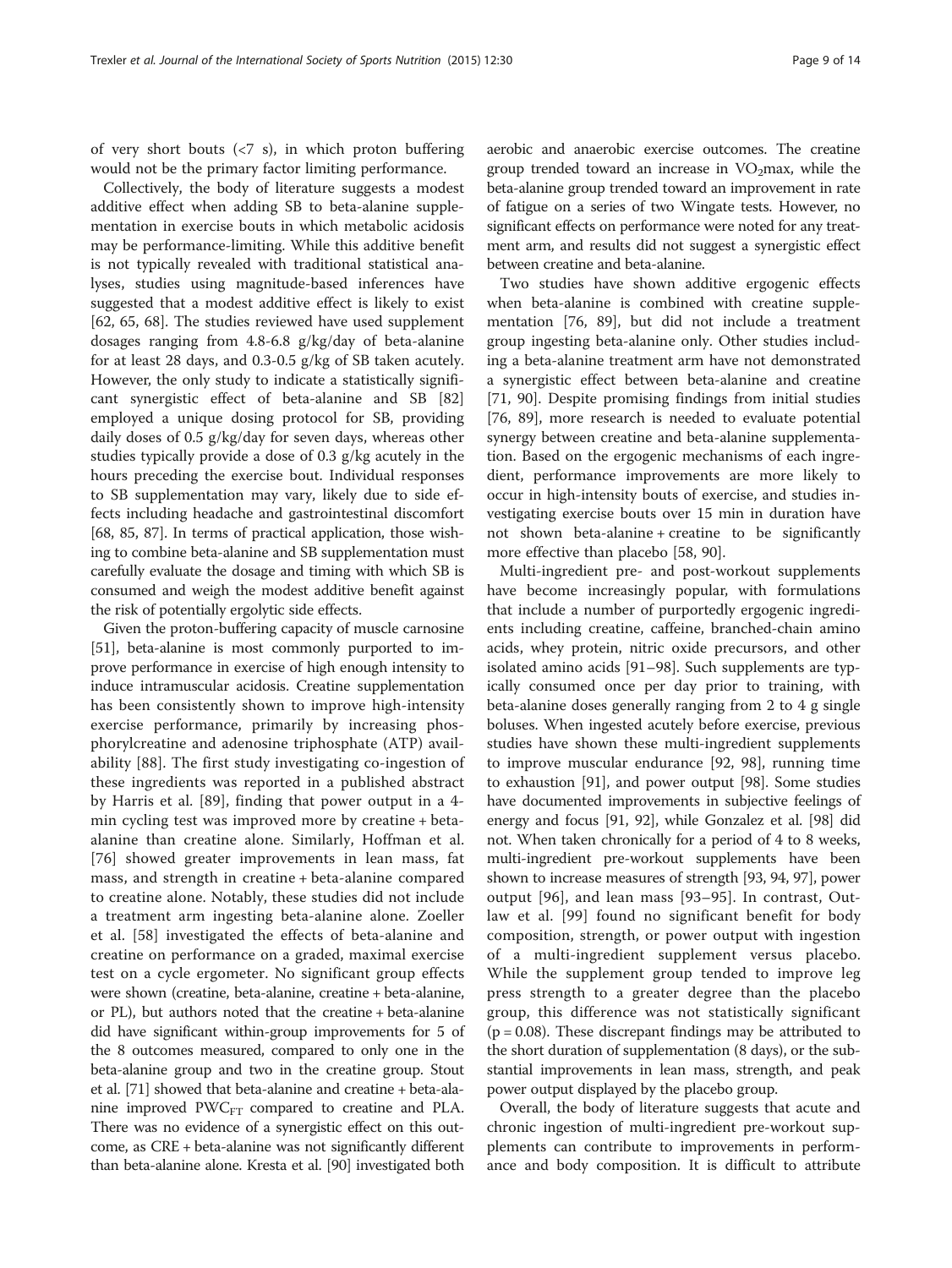these ergogenic effects directly to beta-alanine, as multi-ingredient supplements include a wide range of ergogenic ingredients that may improve performance independently (e.g., caffeine, creatine, etc.). It typically takes a number of weeks (at least 2 weeks) for betaalanine supplementation to yield meaningful increases in muscle carnosine content [\[3](#page-10-0), [19](#page-10-0)]. As such, it is unlikely that beta-alanine is the primary ingredient improving performance outcomes in studies utilizing acute, one-time supplementation. In studies extending over 4 to 8 weeks, the likelihood of beta-alanine contributing to improvements in performance and indirect effects on body composition is greater. While it is difficult to determine the relative contributions of individual ingredients, research has demonstrated that multi-ingredient pre-workout supplements containing 2 to 4 g of beta-alanine are safe and efficacious when taken acutely, or chronically for up to 8 weeks.

 Co-ingestion of beta-alanine with sodium bicarbonate or creatine have modest additive ergogenic benefits; ingestion of beta-alanine as part of a multi-ingredient pre-workout product may be effective, if the supplementation period is sufficient to increase carnosine levels and the product is taken for at least 4 weeks.

# Health

Decades of literature support a potential for carnosine to influence some mechanisms related to health including antioxidant properties, anti-aging, immune enhancing, and neurotransmitter actions. However, the majority of these health benefits have been explored in vitro and in animal models. Carnosine is widely considered an important anti-glycating agent that serves to prevent reactions that threaten to impact the structure and function of proteins in the body. Advanced glycation end products are associated with the aging process and diabetic complications, but carnosine is thought to reduce the formation of these end products [\[100](#page-12-0), [101\]](#page-12-0). Previous research has also indicated that carnosine acts as a "sacrificial peptide," reacting with carbonyl groups of aldehydes, ketones, and proteins to prevent damage to proteins [[102](#page-13-0), [103](#page-13-0)].

Carnosine is also known to be an antioxidant that is capable of preventing the accumulation of oxidized products derived from lipid components of biological membranes [\[104, 105\]](#page-13-0). The antioxidant mechanism of carnosine has been postulated to be due to metal chelation or free radical scavenging [[106\]](#page-13-0). The combination of histidine-containing compounds, such as carnosine, at near physiological concentrations, have resulted in synergistic antioxidant activity [[37\]](#page-11-0). Minimal data in humans exists regarding the potential antioxidant effect of increasing muscle carnosine vis-a-vis beta-alanine. Initial research suggests that beta-alanine may effectively reduce lipid peroxidation and mitigate accumulation of free radicals when combined with aerobic exercise in men and women [[107, 108\]](#page-13-0). Future research evaluating potential anti-aging effects and the impact of potential antioxidant properties in humans would be important to explore, especially due to the positive effects beta-alanine has shown in older populations [\[24,](#page-11-0) [73](#page-12-0)]

Beta-alanine may act as an antioxidant.

# Remaining questions

It is widely accepted that as a result of increases in muscle carnosine concentration, the primary mechanism driving enhanced performance is the improvement in  $H^+$ buffering within skeletal muscle. Interestingly, humans also have carnosine within the brain, eye, and heart tissue [[37](#page-11-0), [109\]](#page-13-0). Therefore some initial data has explored the neuronal effects of carnosine [[80,](#page-12-0) [110](#page-13-0)], as well as potential effects on cardiac tissue and heart rate [\[60](#page-11-0)]. Future research exploring the effects of beta-alanine to induce changes in carnosine concentrations in these tissues would be beneficial, as well as explorations of potential physiological effects in humans. An additional potential function of carnosine has been linked to improvements in calcium sensitivity in muscle fibers [[111, 112](#page-13-0)]. As a result of improved calcium sensitivity, there may be a direct impact on muscular performance. This mechanism has not yet been fully explored in humans. One recent paper by Hannah et al. [[113\]](#page-13-0) suggests that an improvement in calcium kinetics is not the mechanism by which beta-alanine influences performance. Future studies should further explore this mechanism. Lastly, there is a need for long-term safety data on beta-alanine supplementation as well as more information on potential benefits in special populations such as elderly and tactical athletes.

## Summary & recommendations

- Four weeks of beta-alanine supplementation (4–6 g daily) significantly augments muscle carnosine concentrations, thereby acting as an intracellular pH buffer.
- Beta-alanine supplementation currently appears to be safe in healthy populations at recommended doses.
- The only reported side effect is paraesthesia (i.e., tingling) but studies indicate this can be attenuated by using divided lower doses (1.6 g) or using a sustained-release formula.
- Daily supplementation with 4 to 6 g of beta-alanine for at least 2 to 4 weeks has been shown to improve exercise performance, with more pronounced effects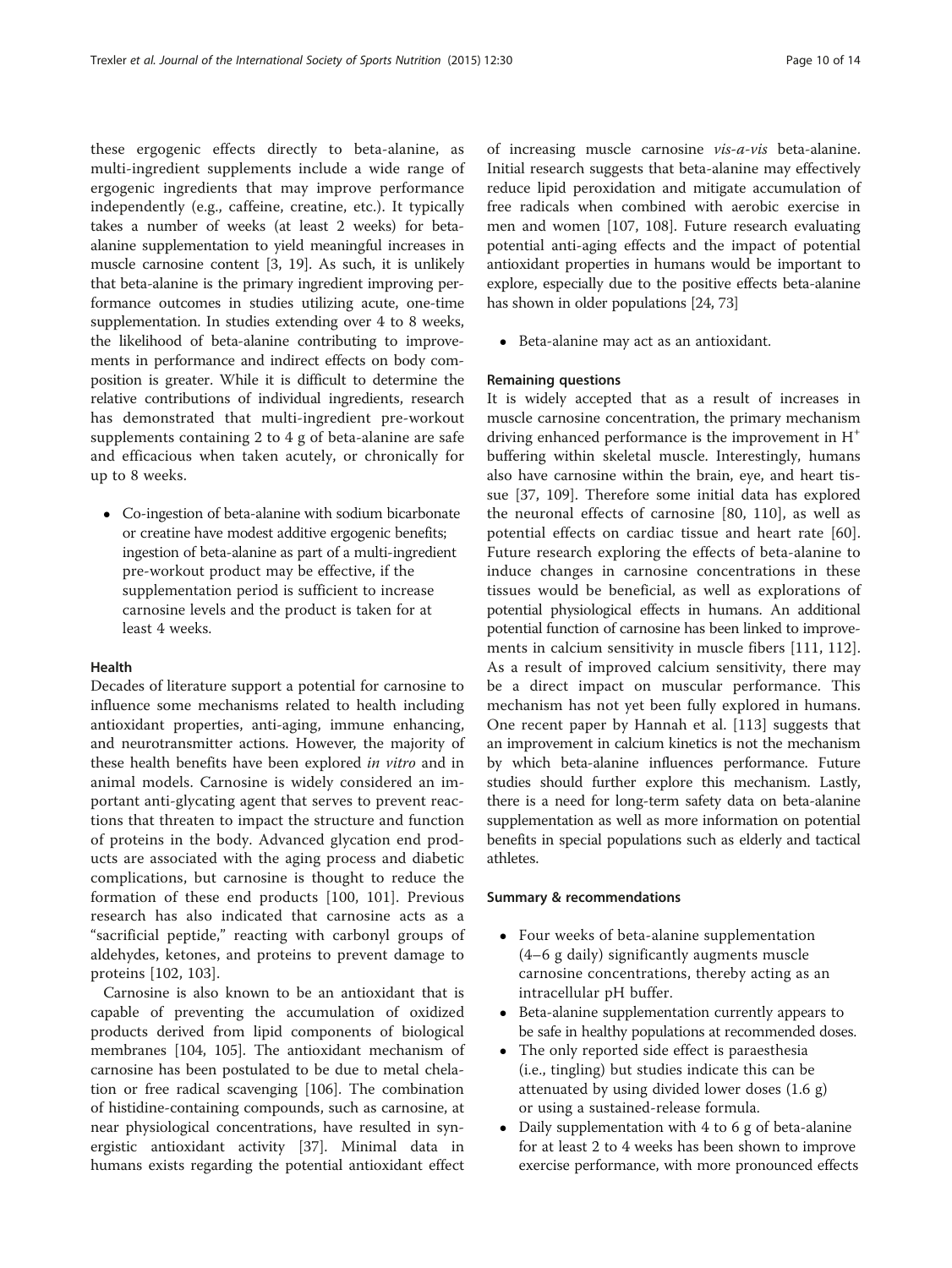<span id="page-10-0"></span>in open end-point tasks/time trials lasting 1 to 4 min in duration.

- Beta-alanine attenuates neuromuscular fatigue, particularly in older subjects, and preliminary evidence indicates that beta-alanine may improve tactical performance.
- Combining beta-alanine with other single or multiingredient supplements may be advantageous when the dose of beta-alanine is sufficient (i.e., 4–6 g daily) and the treatment duration is at least 4 weeks.
- More research is needed to determine the effects of beta-alanine on strength, endurance performance beyond 25 min in duration, and other health-related benefits associated with carnosine.

## Competing interests

ETT has no conflicts to disclose. AESR has received grants as Principal investigator to evaluate the efficacy of dietary supplements. JRS has received grants to examine the efficacy of BA. JRH has been funded by Natural Alternatives Inc., in support of research with beta-alanine. CDW has no conflicts to disclose. CS has no conflicts to disclose. RBK has received grants as Principal Investigator through institutions with which he has been affiliated to conduct exercise and nutrition related research, has served as a legal and scientific consultant, and currently serves as a scientific consultant for Nutrabolt (Bryan, TX). RJ has no competing interests to disclose. CPE is a research scientist at Texas A&M University and Director of Research for the dietary supplement company, Nutrabolt (Bryan, TX). LB has no conflicts to disclose. BC writes and is compensated for various media outlets on topics related to sports nutrition and fitness; has received funding for research related to dietary supplements; serves on an advisory board for a sports nutrition company and is compensated in product donations. DK has no conflicts to disclose. DK works for a contract research organization that does conduct clinical trials for pharmaceutical nutrition industries. TNZ has received research support from companies to study beta-alanine and has co-formulated products containing beta-alanine. JA has no conflicts to declare.

### Authors' contributions

AESR & ETT prepared and complied the draft for review and editing by coauthors. All other coauthors reviewed, edited, and approved the draft, and the final manuscript.

### Author details

<sup>1</sup>Applied Physiology Laboratory, Department of Exercise and Sport Science, University of North Carolina, Chapel Hill, NC, USA. <sup>2</sup> Department of Sport and Exercise Science, University of Central Florida, Orlando, FL, USA. <sup>3</sup>Human Performance Laboratory, Department of Exercise Science, University of Mary Hardin-Baylor, Belton, TX, USA. <sup>4</sup> Health and Performance Enhancement Research Centre, Department of Sport Science, Nottingham Trent University, Nottingham, UK. <sup>5</sup> Exercise & Sport Nutrition Lab, Department of Health & Kinesiology, Texas A&M University, College Station, TX, USA. <sup>6</sup>Increnovo LLC, 2138 E Lafayette Pl, Milwaukee, WI, USA. 7Nutrabolt International, Bryan, TX, USA. <sup>8</sup>Guru Performance LTD, London, UK. <sup>9</sup>Performance & Physique Enhancement Laboratory, University of South Florida, Tampa, FL, USA. <sup>10</sup>Department of Nutrition & Endocrinology, Miami Research Associates, QPS-MRA, Miami, FL, USA. 11The Center for Applied Health Sciences, 4302 Allen Rd, STE 120 Stow, OH, USA. <sup>12</sup>Exercise and Sports Science, Nova Southeastern University, Davie, FL, USA.

## Received: 16 June 2015 Accepted: 17 June 2015 Published online: 15 July 2015

### References

Harris RC, Tallon MJ, Dunnett M, Boobis L, Coakley J, Kim HJ, et al. The absorption of orally supplied beta-alanine and its effect on muscle carnosine synthesis in human vastus lateralis. Amino Acids. 2006;30(3):279–89. doi[:10.1007/s00726-006-0299-9](http://dx.doi.org/10.1007/s00726-006-0299-9).

- 2. Dunnett M, Harris RC. Influence of oral beta-alanine and L-histidine supplementation on the carnosine content of the gluteus medius. Equine Vet J Suppl. 1999;30:499–504.
- 3. Hill CA, Harris RC, Kim HJ, Harris BD, Sale C, Boobis LH, et al. Influence of beta-alanine supplementation on skeletal muscle carnosine concentrations and high intensity cycling capacity. Amino Acids. 2007;32(2):225–33.
- 4. Baguet A, Reyngoudt H, Pottier A, Everaert I, Callens S, Achten E, et al. Carnosine loading and washout in human skeletal muscles. J Appl Physiol. 2009;106(3):837–42. doi[:10.1152/japplphysiol.91357.2008.](http://dx.doi.org/10.1152/japplphysiol.91357.2008)
- 5. Harris RC, Jones G, Hill CH, Kendrick IP, Boobis L, Kim CK, et al. The carnosine content of vastus lateralis in vegetarians and omnivores. FASEB J. 2007;21:76.20.
- 6. Tallon MJ, Harris RC, Boobis LH, Fallowfield JL, Wise JA. The carnosine content of vastus lateralis is elevated in resistance-trained bodybuilders. J Strength Cond Res. 2005;19(4):725–9. doi[:10.1519/041018.1](http://dx.doi.org/10.1519/041018.1).
- 7. Baguet A, Everaert I, Hespel P, Petrovic M, Achten E, Derave W. A new method for non-invasive estimation of human muscle fiber type composition. PLoS One. 2011;6(7), e21956. doi[:10.1371/journal.pone.0021956.](http://dx.doi.org/10.1371/journal.pone.0021956)
- 8. Kendrick IP, Harris RC, Kim HJ, Kim CK, Dang VH, Lam TQ, et al. The effects of 10 weeks of resistance training combined with beta-alanine supplementation on whole body strength, force production, muscular endurance and body composition. Amino Acids. 2008;34(4):547–54. doi:[10.1007/s00726-007-0008-3.](http://dx.doi.org/10.1007/s00726-007-0008-3)
- 9. Kendrick IP, Kim HJ, Harris RC, Kim CK, Dang VH, Lam TQ, et al. The effect of 4 weeks beta-alanine supplementation and isokinetic training on carnosine concentrations in type I and II human skeletal muscle fibres. Eur J Appl Physiol. 2009;106(1):131–8. doi[:10.1007/s00421-009-0998-5](http://dx.doi.org/10.1007/s00421-009-0998-5).
- 10. Mannion AF, Jakeman PM, Willan PL. Effects of isokinetic training of the knee extensors on high-intensity exercise performance and skeletal muscle buffering. Eur J Appl Physiol Occup Physiol. 1994;68(4):356–61.
- 11. Suzuki Y, Ito O, Takahashi H, Takamatsu K. The effect of sprint training on skeletal muscle carnosine in humans. Int J Sport Health Sci. 2004;2:105–10. doi[:10.5432/ijshs.2.105](http://dx.doi.org/10.5432/ijshs.2.105).
- 12. Boldyrev AA, Aldini G, Derave W. Physiology and pathophysiology of carnosine. Physiol Rev. 2013;93(4):1803–45. doi[:10.1152/physrev.00039.2012.](http://dx.doi.org/10.1152/physrev.00039.2012)
- 13. Derave W, Everaert I, Beeckman S, Baguet A. Muscle carnosine metabolism and beta-alanine supplementation in relation to exercise and training. Sports Med. 2010;40(3):247–63. doi:[10.2165/11530310-000000000-00000](http://dx.doi.org/10.2165/11530310-000000000-00000).
- 14. Everaert I, Mooyaart A, Baguet A, Zutinic A, Baelde H, Achten E, et al. Vegetarianism, female gender and increasing age, but not CNDP1 genotype, are associated with reduced muscle carnosine levels in humans. Amino Acids. 2011;40(4):1221–9. doi:[10.1007/s00726-010-0749-2.](http://dx.doi.org/10.1007/s00726-010-0749-2)
- 15. Mannion AF, Jakeman PM, Dunnett M, Harris RC, Willan PL. Carnosine and anserine concentrations in the quadriceps femoris muscle of healthy humans. Eur J Appl Physiol Occup Physiol. 1992;64(1):47–50.
- 16. Abe H. Role of histidine-related compounds as intracellular proton buffering constituents in vertebrate muscle. Biochemistry (Mosc). 2000;65(7):757–65.
- 17. Harris RC, Dunnett M, Greenhaff PL. Carnosine and taurine contents in individual fibres of human vastus lateralis muscle. J Sports Sci. 1998;16(7):639–43. doi:[10.1080/026404198366443](http://dx.doi.org/10.1080/026404198366443).
- 18. Dunnett M, Harris RC. High-performance liquid chromatographic determination of imidazole dipeptides, histidine, 1-methylhistidine and 3-methylhistidine in equine and camel muscle and individual muscle fibres. J Chromatogr B Biomed Sci Appl. 1997;688(1):47–55.
- 19. Stellingwerff T, Anwander H, Egger A, Buehler T, Kreis R, Decombaz J, et al. Effect of two beta-alanine dosing protocols on muscle carnosine synthesis and washout. Amino Acids. 2012;42(6):2461–72. doi:[10.1007/s00726-011-1054-4.](http://dx.doi.org/10.1007/s00726-011-1054-4)
- 20. Derave W, Ozdemir MS, Harris RC, Pottier A, Reyngoudt H, Koppo K, et al. beta-Alanine supplementation augments muscle carnosine content and attenuates fatigue during repeated isokinetic contraction bouts in trained sprinters. J Appl Physiol (1985). 2007;103(5):1736–43. doi:[10.1152/japplphysiol.00397.2007.](http://dx.doi.org/10.1152/japplphysiol.00397.2007)
- 21. Bex T, Chung W, Baguet A, Stegen S, Stautemas J, Achten E, et al. Muscle carnosine loading by beta-alanine supplementation is more pronounced in trained vs. untrained muscles. J Appl Physiol (1985). 2014;116(2):204–9. doi[:10.1152/japplphysiol.01033.2013](http://dx.doi.org/10.1152/japplphysiol.01033.2013).
- 22. Stout JR, Cramer JT, Zoeller RF, Torok D, Costa P, Hoffman JR, et al. Effects of beta-alanine supplementation on the onset of neuromuscular fatigue and ventilatory threshold in women. Amino Acids. 2007;32(3):381–6. doi[:10.1007/s00726-006-0474-z.](http://dx.doi.org/10.1007/s00726-006-0474-z)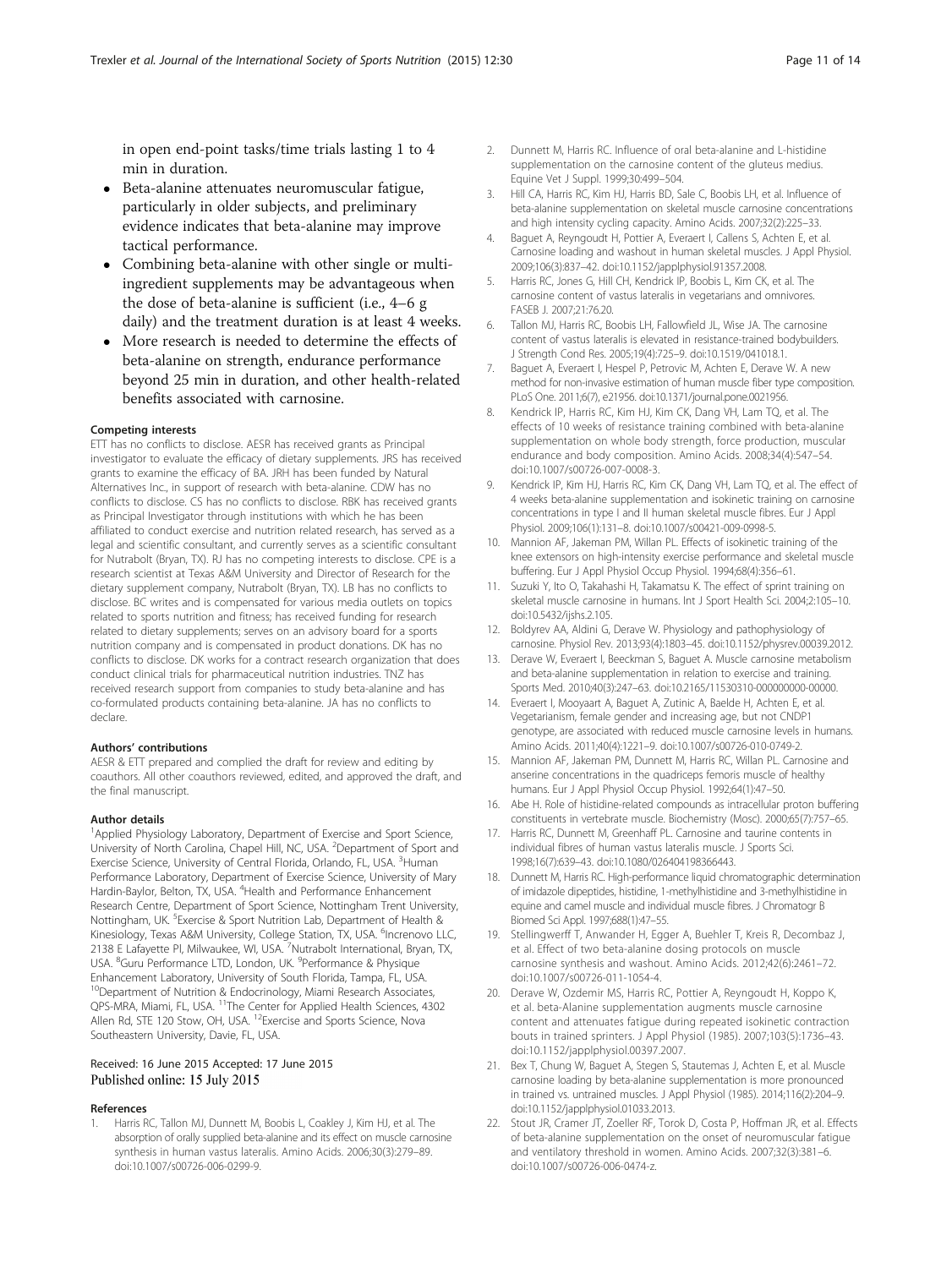- <span id="page-11-0"></span>23. Stegen S, Bex T, Vervaet C, Vanhee L, Achten E, Derave W. beta-Alanine dose for maintaining moderately elevated muscle carnosine levels. Med Sci Sports Exerc. 2014;46(7):1426–32. doi[:10.1249/MSS.0000000000000248](http://dx.doi.org/10.1249/MSS.0000000000000248).
- 24. Stout JR, Graves BS, Smith AE, Hartman MJ, Cramer JT, Beck TW, et al. The effect of beta-alanine supplementation on neuromuscular fatigue in elderly (55–92 Years): a double-blind randomized study. J Int Soc Sports Nutr. 2008;5:21. doi:[10.1186/1550-2783-5-21](http://dx.doi.org/10.1186/1550-2783-5-21).
- 25. Sale C, Saunders B, Harris RC. Effect of beta-alanine supplementation on muscle carnosine concentrations and exercise performance. Amino Acids. 2010;39(2):321–33. doi:[10.1007/s00726-009-0443-4](http://dx.doi.org/10.1007/s00726-009-0443-4).
- 26. Jackson MC, Kucera CM, Lenney JF. Purification and properties of human serum carnosinase. Clin Chim Acta. 1991;196(2–3):193–205.
- 27. Gardner ML, Illingworth KM, Kelleher J, Wood D. Intestinal absorption of the intact peptide carnosine in man, and comparison with intestinal permeability to lactulose. J Physiol. 1991;439(1):411–22. doi[:10.1113/jphysiol.1991.sp018673](http://dx.doi.org/10.1113/jphysiol.1991.sp018673).
- 28. Severin SE, Kirzon MV, Kaftanova TM. [Effect of carnosine and anserine on action of isolated frog muscles]. Dokl Akad Nauk SSSR. 1953;91(3):691–4.
- 29. Tanokura M, Tasumi M, Miyazawa T. 1H nuclear magnetic resonance studies of histidine-containing di- and tripeptides. Estimation of the effects of charged groups on the pKa value of the imidazole ring. Biopolymers. 1976;15(2):393–401. doi[:10.1002/bip.1976.360150215](http://dx.doi.org/10.1002/bip.1976.360150215).
- 30. Suzuki Y, Nakao T, Maemura H, Sato M, Kamahara K, Morimatsu F, et al. Carnosine and anserine ingestion enhances contribution of nonbicarbonate buffering. Med Sci Sports Exerc. 2006;38(2):334–8. doi[:10.1249/01.mss.0000185108.63028.04](http://dx.doi.org/10.1249/01.mss.0000185108.63028.04).
- 31. Davey CL. The significance of carnosine and anserine in striated skeletal muscle. Arch Biochem Biophys. 1960;89:303–8.
- 32. Baguet A, Koppo K, Pottier A, Derave W. Beta-alanine supplementation reduces acidosis but not oxygen uptake response during highintensity cycling exercise. Eur J Appl Physiol. 2010;108(3):495–503. doi:[10.1007/s00421-009-1225-0.](http://dx.doi.org/10.1007/s00421-009-1225-0)
- 33. Powers SK, Jackson MJ. Exercise-induced oxidative stress: cellular mechanisms and impact on muscle force production. Physiol Rev. 2008;88(4):1243–76. doi:[10.1152/physrev.00031.2007](http://dx.doi.org/10.1152/physrev.00031.2007).
- 34. Bailey DM, Davies B, Young IS, Hullin DA, Seddon PS. A potential role for free radical-mediated skeletal muscle soreness in the pathophysiology of acute mountain sickness. Aviat Space Environ Med. 2001;72(6):513–21.
- 35. Venditti P, Di Meo S. Effect of training on antioxidant capacity, tissue damage, and endurance of adult male rats. Int J Sports Med. 1997;18(7):497–502. doi[:10.1055/s-2007-972671](http://dx.doi.org/10.1055/s-2007-972671).
- 36. Klebanov GI, Teselkin Yu O, Babenkova IV, Lyubitsky OB, Rebrova O, Boldyrev AA, et al. Effect of carnosine and its components on free-radical reactions. Membr Cell Biol. 1998;12(1):89–99.
- 37. Kohen R, Yamamoto Y, Cundy KC, Ames BN. Antioxidant activity of carnosine, homocarnosine, and anserine present in muscle and brain. Proc Natl Acad Sci U S A. 1988;85(9):3175–9.
- 38. Hoffman J, Ratamess NA, Ross R, Kang J, Magrelli J, Neese K, et al. Beta-alanine and the hormonal response to exercise. Int J Sports Med. 2008;29(12):952–8. doi:[10.1055/s-2008-1038678.](http://dx.doi.org/10.1055/s-2008-1038678)
- 39. Harris RC, Jones GA, Kim HJ, Kim CK, Price KA, Wise JA. Changes in muscle carnosine of subjects with 4 weeks of supplementation with a controlled relase formulation of beta-alanine (CarnoSyn), and for 6 weeks post (Abstract). FASEB J. 2009;23:599.4.
- 40. Stellingwerff T, Decombaz J, Harris RC, Boesch C. Optimizing human in vivo dosing and delivery of beta-alanine supplements for muscle carnosine synthesis. Amino Acids. 2012;43(1):57–65. doi[:10.1007/s00726-012-1245-7](http://dx.doi.org/10.1007/s00726-012-1245-7).
- 41. Stegen S, Blancquaert L, Everaert I, Bex T, Taes Y, Calders P, et al. Meal and beta-alanine coingestion enhances muscle carnosine loading. Med Sci Sports Exerc. 2013;45(8):1478–85. doi[:10.1249/MSS.0b013e31828ab073](http://dx.doi.org/10.1249/MSS.0b013e31828ab073).
- 42. Hobson RM, Saunders B, Ball G, Harris RC, Sale C. Effects of beta-alanine supplementation on exercise performance: a meta-analysis. Amino Acids. 2012;43(1):25–37. doi[:10.1007/s00726-011-1200-z](http://dx.doi.org/10.1007/s00726-011-1200-z).
- 43. Shinohara T, Harada M, Ogi K, Maruyama M, Fujii R, Tanaka H, et al. Identification of a G protein-coupled receptor specifically responsive to beta-alanine. J Biol Chem. 2004;279(22):23559–64. doi[:10.1074/](http://dx.doi.org/10.1074/jbc.M314240200) [jbc.M314240200.](http://dx.doi.org/10.1074/jbc.M314240200)
- 44. Crozier RA, Ajit SK, Kaftan EJ, Pausch MH. MrgD activation inhibits KCNQ/M-currents and contributes to enhanced neuronal excitability. J Neurosci. 2007;27(16):4492–6. doi:[10.1523/JNEUROSCI.4932-06.2007.](http://dx.doi.org/10.1523/JNEUROSCI.4932-06.2007)
- 45. Macphee S, Weaver IN, Weaver DF. An Evaluation of Interindividual Responses to the Orally Administered Neurotransmitter beta-Alanine. J Amino Acids. 2013;2013:429847. doi:[10.1155/2013/429847](http://dx.doi.org/10.1155/2013/429847).
- 46. Murakami T, Furuse M. The impact of taurine- and beta-alaninesupplemented diets on behavioral and neurochemical parameters in mice: antidepressant versus anxiolytic-like effects. Amino Acids. 2010;39(2):427–34. doi[:10.1007/s00726-009-0458-x.](http://dx.doi.org/10.1007/s00726-009-0458-x)
- 47. Dawson Jr R, Biasetti M, Messina S, Dominy J. The cytoprotective role of taurine in exercise-induced muscle injury. Amino Acids. 2002;22(4):309–24. doi[:10.1007/s007260200017.](http://dx.doi.org/10.1007/s007260200017)
- 48. Cramer JT. Creatine Supplementation in Endurance Sports. In: Stout JR, Antonio J, Kalman D, editors. Essentials of Creatine in Sports and Health. Totowa, New Jersey: Humana Press; 2008. p. 45–99.
- 49. Shrier I. Does stretching improve performance? A systematic and critical review of the literature. Clin J Sport Med. 2004;14(5):267–73.
- 50. Culbertson JY, Kreider RB, Greenwood M, Cooke M. Effects of beta-alanine on muscle carnosine and exercise performance: a review of the current literature. Nutrients. 2010;2(1):75–98. doi:[10.3390/nu2010075](http://dx.doi.org/10.3390/nu2010075).
- 51. Skulachev VP. Biological role of carnosine in the functioning of excitable tissues. Centenary of Gulewitsch's discovery. Biochemistry (Mosc). 2000;65(7):749–50.
- 52. Beaver WL, Wasserman K, Whipp BJ. Bicarbonate buffering of lactic acid generated during exercise. J Appl Physiol (1985). 1986;60(2):472–8.
- 53. Sweeney KM, Wright GA, Glenn Brice A, Doberstein ST. The effect of beta-alanine supplementation on power performance during repeated sprint activity. J Strength Cond Res. 2010;24(1):79–87. doi:[10.1519/JSC.0b013e3181c63bd5.](http://dx.doi.org/10.1519/JSC.0b013e3181c63bd5)
- 54. Ghiasvand R, Askari G, Malekzadeh J, Hajishafiee M, Daneshvar P, Akbari F, et al. Effects of Six Weeks of beta-alanine Administration on VO(2) max, Time to Exhaustion and Lactate Concentrations in Physical Education Students. Int J Prev Med. 2012;3(8):559–63.
- 55. Jagim AR, Wright GA, Brice AG, Doberstein ST. Effects of beta-alanine supplementation on sprint endurance. J Strength Cond Res. 2013;27(2):526–32. doi:[10.1519/JSC.0b013e318256bedc](http://dx.doi.org/10.1519/JSC.0b013e318256bedc).
- 56. Smith-Ryan AE, Fukuda DH, Stout JR, Kendall KL. High-velocity intermittent running: effects of beta-alanine supplementation. J Strength Cond Res. 2012;26(10):2798–805. doi[:10.1519/JSC.0b013e318267922b.](http://dx.doi.org/10.1519/JSC.0b013e318267922b)
- 57. Van Thienen R, Van Proeyen K, Vanden Eynde B, Puype J, Lefere T, Hespel P. Beta-alanine improves sprint performance in endurance cycling. Med Sci Sports Exerc. 2009;41(4):898–903.
- 58. Zoeller RF, Stout JR, O'Kroy JA, Torok DJ, Mielke M. Effects of 28 days of beta-alanine and creatine monohydrate supplementation on aerobic power, ventilatory and lactate thresholds, and time to exhaustion. Amino Acids. 2007;33(3):505–10. doi:[10.1007/s00726-006-0399-6](http://dx.doi.org/10.1007/s00726-006-0399-6).
- 59. Smith AE, Walter AA, Graef JL, Kendall KL, Moon JR, Lockwood CM, et al. Effects of beta-alanine supplementation and high-intensity interval training on endurance performance and body composition in men; a double-blind trial. J Int Soc Sports Nutr. 2009;6:5. doi:[10.1186/1550-2783-6-5.](http://dx.doi.org/10.1186/1550-2783-6-5)
- 60. Smith-Ryan AE, Woessner MN, Melvin MN, Wingfield HL, Hackney AC. The effects of beta-alanine supplementation on physical working capacity at heart rate threshold. Clin Physiol Funct Imaging. 2014;34(5):397–404. doi[:10.1111/cpf.12111](http://dx.doi.org/10.1111/cpf.12111).
- 61. Baguet A, Bourgois J, Vanhee L, Achten E, Derave W. Important role of muscle carnosine in rowing performance. J Appl Physiol (1985). 2010;109(4):1096–101. doi[:10.1152/japplphysiol.00141.2010](http://dx.doi.org/10.1152/japplphysiol.00141.2010).
- 62. de Salles PV, Roschel H, de Jesus F, Sale C, Harris RC, Solis MY, et al. The ergogenic effect of beta-alanine combined with sodium bicarbonate on high-intensity swimming performance. Appl Physiol Nutr Metab. 2013;38(5):525–32. doi:[10.1139/apnm-2012-0286](http://dx.doi.org/10.1139/apnm-2012-0286).
- 63. Ducker KJ, Dawson B, Wallman KE. Effect of beta-alanine supplementation on 800-m running performance. Int J Sport Nutr Exerc Metab. 2013;23(6):554–61.
- 64. Ducker KJ, Dawson B, Wallman KE. Effect of beta-alanine supplementation on 2000-m rowing-ergometer performance. Int J Sport Nutr Exerc Metab. 2013;23(4):336–43.
- 65. Hobson RM, Harris RC, Martin D, Smith P, Macklin B, Gualano B, et al. Effect of Beta-Alanine With and Without Sodium Bicarbonate on 2,000-m Rowing Performance. Int J Sport Nutr Exerc Metab. 2013;23(5):480–7.
- 66. Kern BD, Robinson TL. Effects of beta-alanine supplementation on performance and body composition in collegiate wrestlers and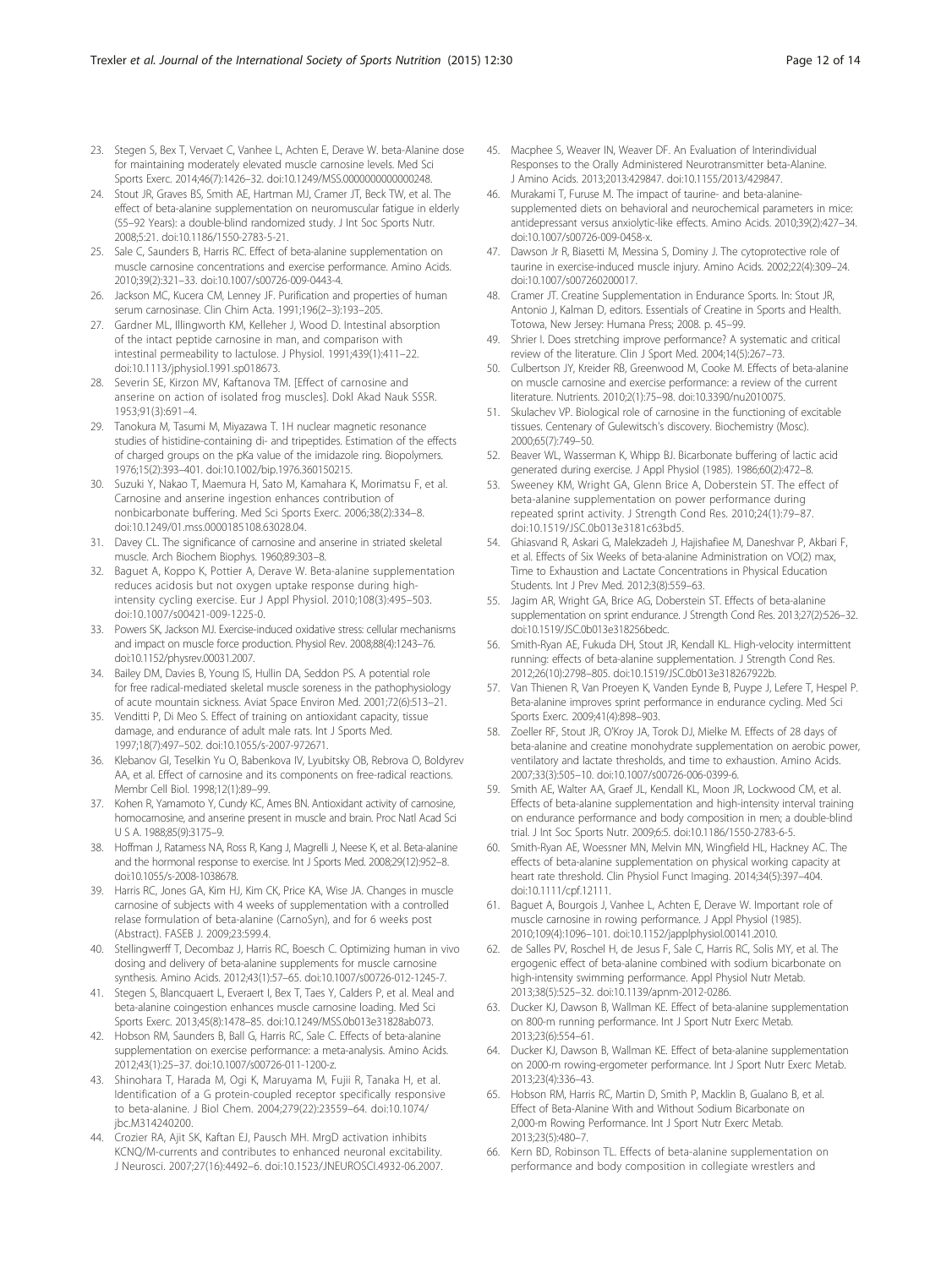<span id="page-12-0"></span>football players. J Strength Cond Res. 2011;25(7):1804–15. doi:[10.1519/JSC.0b013e3181e741cf](http://dx.doi.org/10.1519/JSC.0b013e3181e741cf).

- 67. Chung W, Shaw G, Anderson ME, Pyne DB, Saunders PU, Bishop DJ, et al. Effect of 10 week beta-alanine supplementation on competition and training performance in elite swimmers. Nutrients. 2012;4(10):1441–53. doi[:10.3390/nu4101441](http://dx.doi.org/10.3390/nu4101441).
- 68. Sale C, Saunders B, Hudson S, Wise JA, Harris RC, Sunderland CD. Effect of beta-alanine plus sodium bicarbonate on high-intensity cycling capacity. Med Sci Sports Exerc. 2011;43(10):1972–8. doi[:10.1249/](http://dx.doi.org/10.1249/MSS.0b013e3182188501) [MSS.0b013e3182188501.](http://dx.doi.org/10.1249/MSS.0b013e3182188501)
- 69. Danaher J, Gerber T, Wellard RM, Stathis CG. The effect of beta-alanine and NaHCO3 co-ingestion on buffering capacity and exercise performance with high-intensity exercise in healthy males. Eur J Appl Physiol. 2014;114(8):1715–24. doi[:10.1007/s00421-014-2895-9.](http://dx.doi.org/10.1007/s00421-014-2895-9)
- 70. Chung W, Baguet A, Bex T, Bishop DJ, Derave W. Doubling of muscle carnosine concentration does not improve laboratory 1-h cycling time-trial performance. Int J Sport Nutr Exerc Metab. 2014;24(3):315–24. doi[:10.1123/ijsnem.2013-0125.](http://dx.doi.org/10.1123/ijsnem.2013-0125)
- 71. Stout JR, Cramer JT, Mielke M, O'Kroy J, Torok DJ, Zoeller RF. Effects of twenty-eight days of beta-alanine and creatine monohydrate supplementation on the physical working capacity at neuromuscular fatigue threshold. J Strength Cond Res. 2006;20(4):928–31. doi:[10.1519/R-19655.1](http://dx.doi.org/10.1519/R-19655.1).
- 72. Smith AE, Moon JR, Kendall KL, Graef JL, Lockwood CM, Walter AA, et al. The effects of beta-alanine supplementation and high-intensity interval training on neuromuscular fatigue and muscle function. Eur J Appl Physiol. 2009;105(3):357–63.
- 73. McCormack WP, Stout JR, Emerson NS, Scanlon TC, Warren AM, Wells AJ, et al. Oral nutritional supplement fortified with beta-alanine improves physical working capacity in older adults: a randomized, placebo-controlled study. Exp Gerontol. 2013;48(9):933–9. doi[:10.1016/j.exger.2013.06.003](http://dx.doi.org/10.1016/j.exger.2013.06.003).
- 74. Hoffman JR, Ratamess NA, Faigenbaum AD, Ross R, Kang J, Stout JR, et al. Short-duration beta-alanine supplementation increases training volume and reduces subjective feelings of fatigue in college football players. Nutr Res. 2008;28(1):31–5. doi:S0271-5317(07)00277-1.
- 75. Sale C, Hill CA, Ponte J, Harris RC. beta-alanine supplementation improves isometric endurance of the knee extensor muscles. J Int Soc Sports Nutr. 2012;9(1):26. doi:[10.1186/1550-2783-9-26.](http://dx.doi.org/10.1186/1550-2783-9-26)
- 76. Hoffman J, Ratamess N, Kang J, Mangine G, Faigenbaum A, Stout J. Effect of creatine and beta-alanine supplementation on performance and endocrine responses in strength/power athletes. Int J Sport Nutr Exerc Metab. 2006;16(4):430–46.
- 77. Hoffman JR, Landau G, Stout JR, Dabora M, Moran DS, Sharvit N, et al. beta-alanine supplementation improves tactical performance but not cognitive function in combat soldiers. J Int Soc Sports Nutr. 2014;11(1):15. doi[:10.1186/1550-2783-11-15](http://dx.doi.org/10.1186/1550-2783-11-15).
- 78. Ko R, Low Dog T, Gorecki DK, Cantilena LR, Costello RB, Evans WJ, et al. Evidence-based evaluation of potential benefits and safety of beta-alanine supplementation for military personnel. Nutr Rev. 2014;72(3):217–25. doi[:10.1111/nure.12087](http://dx.doi.org/10.1111/nure.12087).
- 79. Hoffman JR, Landau G, Stout JR, Hoffman MW, Shavit N, Rosen P, et al. beta-Alanine ingestion increases muscle carnosine content and combat specific performance in soldiers. Amino Acids. 2015;47(3):627–36. doi[:10.1007/s00726-014-1896-7](http://dx.doi.org/10.1007/s00726-014-1896-7).
- 80. Solis MY, Cooper S, Hobson RM, Artioli GG, Otaduy MC, Roschel H, et al. Effects of Beta-alanine supplementation on brain homocarnosine/carnosine signal and cognitive function: an exploratory study. PLoS One. 2015;10(4), e0123857. doi:[10.1371/journal.pone.0123857](http://dx.doi.org/10.1371/journal.pone.0123857).
- 81. Peart DJ, Siegler JC, Vince RV. Practical recommendations for coaches and athletes: a meta-analysis of sodium bicarbonate use for athletic performance. J Strength Cond Res. 2012;26(7):1975–83. doi[:10.1519/JSC.0b013e3182576f3d.](http://dx.doi.org/10.1519/JSC.0b013e3182576f3d)
- 82. Tobias G, Benatti FB, de Salles PV, Roschel H, Gualano B, Sale C, et al. Additive effects of beta-alanine and sodium bicarbonate on upperbody intermittent performance. Amino Acids. 2013;45(2):309–17. doi:[10.1007/s00726-013-1495-z](http://dx.doi.org/10.1007/s00726-013-1495-z).
- 83. Mero AA, Hirvonen P, Saarela J, Hulmi JJ, Hoffman JR, Stout JR. Effect of sodium bicarbonate and beta-alanine supplementation on maximal sprint swimming. J Int Soc Sports Nutr. 2013;10(1):52. doi[:10.1186/1550-2783-10-52.](http://dx.doi.org/10.1186/1550-2783-10-52)
- 84. Ducker KJ, Dawson B, Wallman KE. Effect of Beta alanine and sodium bicarbonate supplementation on repeated-sprint performance. J Strength Cond Res. 2013;27(12):3450–60. doi[:10.1519/JSC.0b013e31828fd310](http://dx.doi.org/10.1519/JSC.0b013e31828fd310).
- 85. Saunders B, Sale C, Harris RC, Sunderland C. Effect of sodium bicarbonate and Beta-alanine on repeated sprints during intermittent exercise performed in hypoxia. Int J Sport Nutr Exerc Metab. 2014;24(2):196–205. doi[:10.1123/ijsnem.2013-0102.](http://dx.doi.org/10.1123/ijsnem.2013-0102)
- 86. Bellinger PM, Howe ST, Shing CM, Fell JW. Effect of combined beta-alanine and sodium bicarbonate supplementation on cycling performance. Med Sci Sports Exerc. 2012;44(8):1545–51. doi[:10.1249/MSS.0b013e31824cc08d.](http://dx.doi.org/10.1249/MSS.0b013e31824cc08d)
- 87. Carr AJ, Slater GJ, Gore CJ, Dawson B, Burke LM. Effect of sodium bicarbonate on [HCO3-], pH, and gastrointestinal symptoms. Int J Sport Nutr Exerc Metab. 2011;21(3):189–94.
- 88. Branch JD. Effect of creatine supplementation on body composition and performance: a meta-analysis. Int J Sport Nutr Exerc Metab. 2003;13(2):198–226.
- 89. Harris RC, Hill C, Wise JA. Effect of combined beta-alanine and creatine monohydrate supplementation on exercise performance (Abstract). Med Sci Sports Exerc. 2003;35(5):S218.
- 90. Kresta JY, Oliver JM, Jagim AR, Fluckey J, Riechman S, Kelly K, et al. Effects of 28 days of beta-alanine and creatine supplementation on muscle carnosine, body composition and exercise performance in recreationally active females. J Int Soc Sports Nutr. 2014;11(1):55. doi:[10.1186/s12970-014-0055-6](http://dx.doi.org/10.1186/s12970-014-0055-6).
- 91. Walsh AL, Gonzalez AM, Ratamess NA, Kang J, Hoffman JR. Improved time to exhaustion following ingestion of the energy drink Amino Impact. J Int Soc Sports Nutr. 2010;7:14. doi:[10.1186/1550-2783-7-14](http://dx.doi.org/10.1186/1550-2783-7-14).
- 92. Spradley BD, Crowley KR, Tai CY, Kendall KL, Fukuda DH, Esposito EN, et al. Ingesting a pre-workout supplement containing caffeine, B-vitamins, amino acids, creatine, and beta-alanine before exercise delays fatigue while improving reaction time and muscular endurance. Nutr Metab (Lond). 2012;9:28. doi:[10.1186/1743-7075-9-28](http://dx.doi.org/10.1186/1743-7075-9-28).
- 93. Spillane M, Schwarz N, Leddy S, Correa T, Minter M, Longoria V, et al. Effects of 28 days of resistance exercise while consuming commercially available pre- and post-workout supplements, NO-Shotgun(R) and NO-Synthesize(R) on body composition, muscle strength and mass, markers of protein synthesis, and clinical safety markers in males. Nutr Metab (Lond). 2011;8:78. doi[:10.1186/1743-7075-8-78.](http://dx.doi.org/10.1186/1743-7075-8-78)
- Shelmadine B, Cooke M, Buford T, Hudson G, Redd L, Leutholtz B, et al. Effects of 28 days of resistance exercise and consuming a commercially available pre-workout supplement, NO-Shotgun(R), on body composition, muscle strength and mass, markers of satellite cell activation, and clinical safety markers in males. J Int Soc Sports Nutr. 2009;6:16. doi[:10.1186/1550-2783-6-16](http://dx.doi.org/10.1186/1550-2783-6-16).
- 95. Ormsbee MJ, Thomas DD, Mandler WK, Ward EG, Kinsey AW, Panton LB, et al. The effects of pre- and post-exercise consumption of multiingredient performance supplements on cardiovascular health and body fat in trained men after six weeks of resistance training: a stratified, randomized, double-blind study. Nutr Metab (Lond). 2013;10(1):39. doi[:10.1186/1743-7075-10-39](http://dx.doi.org/10.1186/1743-7075-10-39).
- 96. Ormsbee MJ, Mandler WK, Thomas DD, Ward EG, Kinsey AW, Simonavice E, et al. The effects of six weeks of supplementation with multi-ingredient performance supplements and resistance training on anabolic hormones, body composition, strength, and power in resistance-trained men. J Int Soc Sports Nutr. 2012;9(1):49. doi[:10.1186/1550-2783-9-49](http://dx.doi.org/10.1186/1550-2783-9-49).
- 97. Kendall KL, Moon JR, Fairman CM, Spradley BD, Tai CY, Falcone PH, et al. Ingesting a preworkout supplement containing caffeine, creatine, beta-alanine, amino acids, and B vitamins for 28 days is both safe and efficacious in recreationally active men. Nutr Res. 2014;34(5):442–9. doi[:10.1016/j.nutres.2014.04.003.](http://dx.doi.org/10.1016/j.nutres.2014.04.003)
- 98. Gonzalez AM, Walsh AL, Ratamess NA, Kang J, Hoffman JR. Effect of a pre-workout energy supplement on acute multi-joint resistance exercise. J Sports Sci Med. 2011;10(2):261–6.
- 99. Outlaw JJ, Wilborn CD, Smith-Ryan AE, Hayward SE, Urbina SL, Taylor LW, et al. Acute effects of a commercially-available pre-workout supplement on markers of training: a double-blind study. J Int Soc Sports Nutr. 2014;11:40. doi[:10.1186/s12970-014-0040-0](http://dx.doi.org/10.1186/s12970-014-0040-0).
- 100. Hipkiss AR. Glycation, ageing and carnosine: are carnivorous diets beneficial? Mech Ageing Dev. 2005;126(10):1034–9. doi:[10.1016/j.mad.2005.05.002.](http://dx.doi.org/10.1016/j.mad.2005.05.002)
- 101. Hipkiss AR, Cartwright SP, Bromley C, Gross SR, Bill RM. Carnosine: can understanding its actions on energy metabolism and protein homeostasis inform its therapeutic potential? Chem Cent J. 2013;7(1):38. doi[:10.1186/1752-153X-7-38.](http://dx.doi.org/10.1186/1752-153X-7-38)